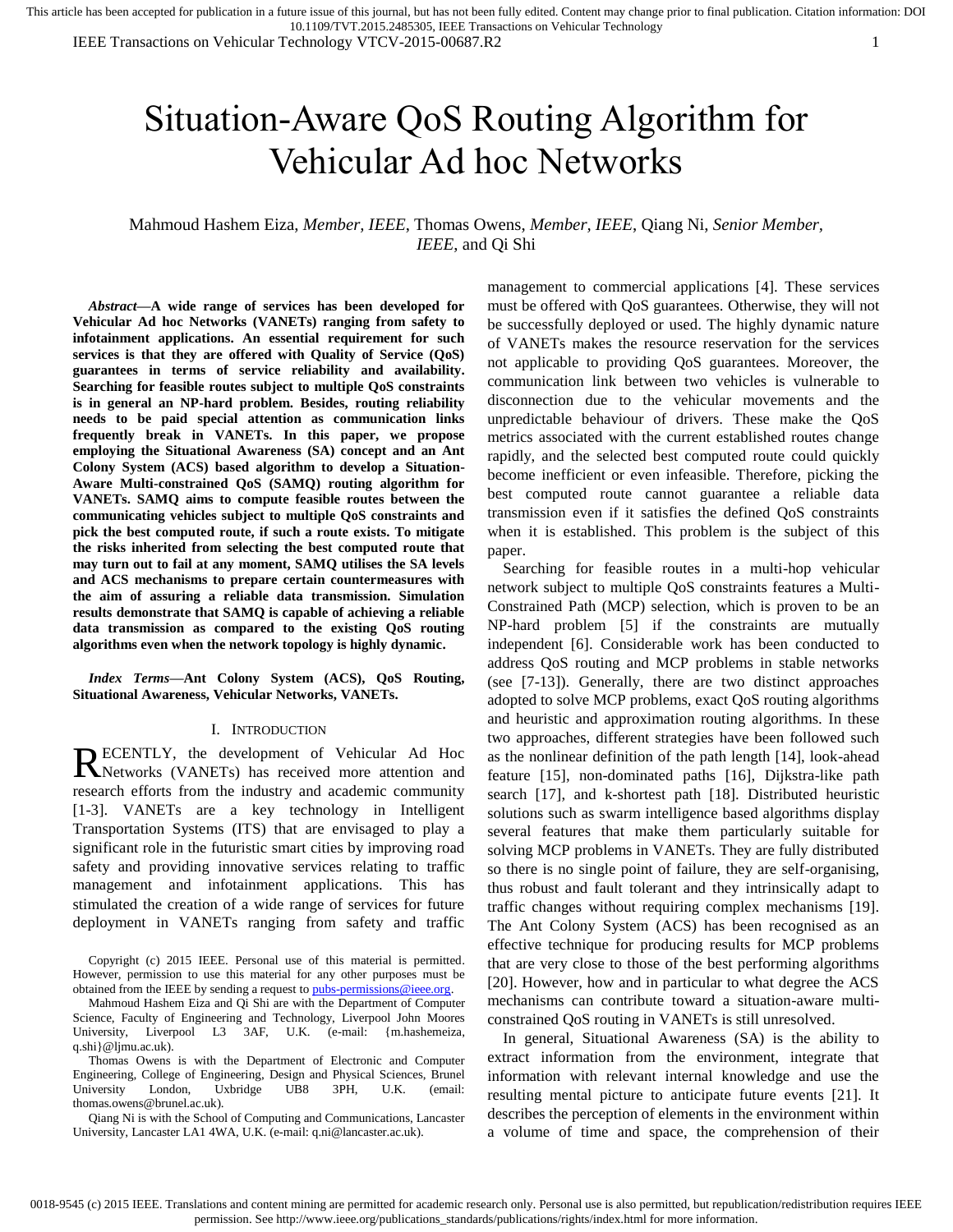meaning, the projection of their status in the near future and the possible countermeasures that can be taken to manage the risks associated with decisions made based on the projection [22, 23]. In this context, a multi-constrained QoS routing process in VANETs can be considered from a SA perspective.

SA provides a different approach to the QoS routing process in VANETs. It considers the QoS routing as a continuous process where the routing algorithm selects the best route that satisfies the QoS constraints, prepares certain countermeasures to be taken when the selected best route turns out to fail, *i.e.*, enables a link or route recovery at or near the fail point, and continues to evaluate the current solutions based on the state of the vehicular network. In order to do that, vehicles' kinematic information, the mathematical distribution of their movements and velocities, and the current vehicular network conditions need to be perceived, comprehended, and analysed. Based on this analysis, routing decisions are made to ensure the best QoS route is utilised. Moreover, intermediate nodes are continuously engaged in the preparation of alternative QoS links/routes for immediate use should the current route fail. The information needed to apply this approach successfully in VANETs is already available through different communication channels, *e.g.*, broadcast safety messages. In this way, this information facilitates the monitoring activities of the network state conducted by the routing algorithm without being part of the routing control overhead. However, it contributes to the complexity of the routing process when updating the information within the nodes to convey the changes in the network conditions. The computational and communications complexities of this approach are further discussed in Section IV.

In this paper, we propose a Situation-Aware Multiconstrained QoS (SAMQ) routing algorithm that addresses the QoS routing process in VANETs from a SA perspective. Focusing on the fundamental problem of guaranteeing a reliable data transmission in VANETs, the major contributions of this paper are as follows.

- The SA concept is extended to propose a novel SA model for multi-constrained QoS routing in VANETs and define the function of each SA level.
- An SAMQ routing algorithm is developed to apply the proposed SA model and ACS mechanisms to compute feasible routes subject to multiple QoS constraints among the communicating vehicles, and select the best computed route between the source and the destination. The novelty of the SAMQ routing algorithm lies in its unique design that utilises the SA levels and ACS mechanisms at intermediate nodes to respond locally and immediately, if possible, to any link breakage without interrupting the data transmission. This response not only replaces the broken link but also considers the QoS requirements of the data being transmitted.
- A single-hop broadcasting technique is utilised at each node to minimise the routing control overhead in the SAMQ routing algorithm. In addition, SAMQ maintains the selected route as long as it is still feasible, *i.e.*, satisfies the QoS constraints, and deals with links breakages

locally to decrease the rate of transmitted routing error messages. In this way, the routing control overhead is significantly reduced.

To further illustrate the effectiveness of the proposed SAMQ routing algorithm, we conduct extensive simulations in a highway scenario where vehicles move at varying velocities and are allowed to stop, turn, and leave the highway at intersections as in a real world situation. Without loss of generality, highway scenarios are considered since their topologies are normally highly dynamic and hence challenging to be tackled. The SAMQ routing algorithm is targeted at the class of applications having only a single destination, *i.e.*, unicast routing, in an infrastructure-less VANET. Traffic related inquiries, traffic accidents video transmission between police and/or ambulance vehicles, and general information services such as web surfing and email through mobile Internet gateways are examples of such applications that can be operated in an ad hoc mode when the infrastructure is not available. Simulation results demonstrate the significant performance gains of the SAMQ routing algorithm in achieving reliable data transmission even when the network topology is highly dynamic.

We assume the 5.9 *GHz* Dedicated Short Range Communication (DSRC) standard is deployed. DSRC is a wireless technology that is designed to support collision prevention applications where each vehicle broadcasts a routine traffic message called a basic safety message (BSM) every 100 *ms* [24]. BSMs convey a vehicle's state information such as its location, velocity, heading, acceleration, *etc*. These BSMs are utilised in the SAMQ routing process but do not contribute to the routing control overhead since they are not part of the routing control messages. A dual radio device can be introduced with a dedicated transceiver for exchange of BSMs to avoid channel switching [25]. In this way, the bandwidth available for unicast data transmission will not be affected by the periodic exchange of BSMs.

The rest of this paper is organised as follows: Section II overviews the state of the art in this field. Section III proposes the SA model for multi-constrained QoS routing in VANETs. Section IV proposes the SAMQ routing algorithm and discusses its properties in detail. Section V presents the implementation of the SAMQ-based routing protocol. Section VI evaluates the performance of the SAMQ routing algorithm and discusses the results obtained. Finally, section VII concludes the paper.

#### II. STATE OF THE ART

Apart from military applications where SA is used in vehicle convoys [26], to the best of our knowledge, there are no previous studies on utilising SA in multi-constrained QoS routing in VANETs. However, several studies have been conducted to address multipath routing [27-32, 34] and QoS routing using swarm intelligence mechanisms [36-44] in VANETs to achieve a reliable data transmission. Next, we give a brief review of some related work.

In the context of multipath routing, there are two main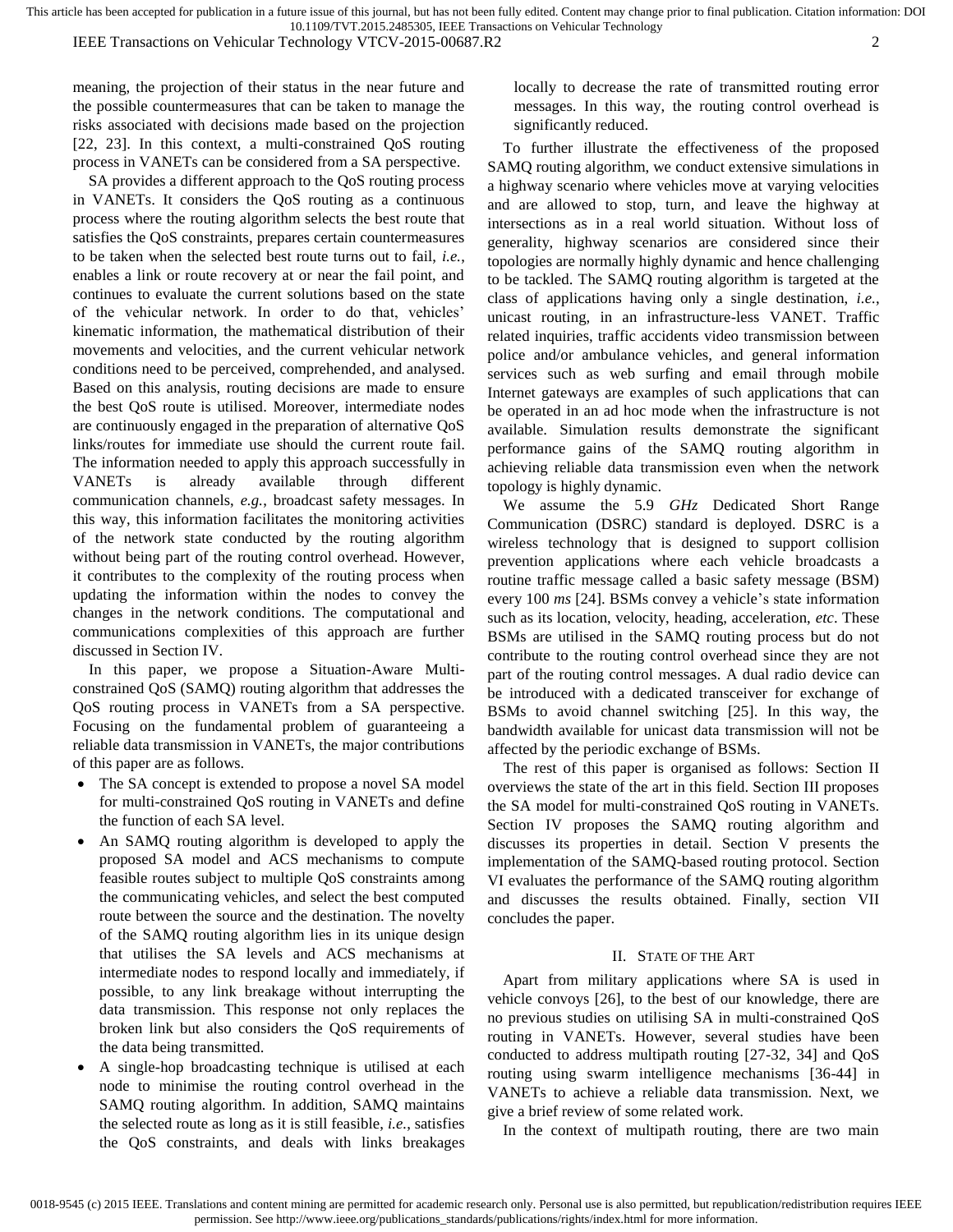mechanisms for computing multipath routes: node-disjoint and link-disjoint. In the node-disjoint mechanism, *e.g.*, AODV-Multipath (AODVM) [30], each node is allowed to participate in one route only, *i.e.*, no common nodes are allowed between any two established routes other than the source and the destination nodes. Similarly, in the link-disjoint mechanism, *e.g.*, Ad hoc On-demand Multipath Distance Vector (AOMDV) [29], each link is allowed to participate in only one route, *i.e.*, no common links are allowed between any two established routes. According to [33], routes established using the link-disjoint mechanism are only 15-30% more stable than those established using the node-disjoint mechanism with a negligible difference in the average hop-count.

Lee and Gerla [27] propose an on-demand source routing scheme called Split Multipath Routing (SMR). SMR establishes multiple routes of maximally disjoint paths between the source and the destination nodes. Data packets are then distributed among these multiple routes to avoid congestion and use the network resources efficiently. When a route disconnection occurs, the source node either initiates a new route discovery to replace the disconnected route or waits until all routes are broken before commencing a new route discovery process. It can be noticed that SMR produces high levels of routing control overhead because it starts a new route discovery when a link breakage occurs or when all routes are broken.

Yi *et al*. [34] propose a Multipath Optimised Link State Routing (MP-OLSR) that combines proactive and reactive features. It sends out HELLO and topology control messages periodically to detect the network topology, just like OLSR [35]. However, MP-OLSR only computes multipath routes when data packets need to be sent out, *i.e.*, reactively. The entire route from the source to the destination is saved in the header of data packets. When an intermediate node receives a data packet, it checks the next hop status in accordance with the source route before forwarding this packet. If the next hop is one of its neighbours, it forwards it; otherwise, the intermediate node re-computes the route and forwards the packet using the new route. It can be noticed that recomputing the route at intermediate nodes and changing it within the data packet header is not practical in a highly dynamic network like VANET. This method introduces high delays to the data packet forwarding process since at a node a route that needs to be re-computed has to be re-computed for each data packet following that route.

In terms of QoS routing in VANETs, Rana *et al*. [38] utilise the vehicles' movements, density and velocities, and fading conditions to develop a hybrid, multipath routing algorithm called Mobility Aware Zone based Ant Colony Optimisation Routing for VANET (MAZACORNET). The vehicular network is divided into multiple zones where a proactive approach is used to find a route within a zone and a reactive approach is used to find routes between zones. The link quality between the communicating vehicles is estimated using the link stability that is calculated using the velocity and position values of the vehicles, and the probability of successfully receiving the message, which depends on the

distance between the vehicles lying within the same communication range, estimated using the Nakagami Fading Model [45]. MAZACORNET uses five different types of ants to perform the route discovery process. Besides that, it uses two routing tables: Intra zone and Inter zone routing tables. The Intra zone routing table proactively updates the information within the zone using internal forward ants, which are transmitted every 20*s*, whereas the Inter zone routing table updates the information between the zones on demand. MAZACORNET is suitable for dense network scenarios where a large number of vehicles exist within the zone. Due to the proactive approach used to update the Intra zone routing table, MAZACORNET results in a high routing control overhead.

Correia *et al*. [39] propose ACS mechanisms that utilise the information available in VANET such as the vehicles' positions and velocities, in order to design an ant-based routing algorithm for VANETs. The proposed algorithm utilises the route lifetime, which is predicted using the location and velocity information and the probability of reception of a message in a single-hop link, to indicate the level of pheromone to be deposited on that route. For multi-hop routes, the probability of reception is taken to be zero and the predicted route lifetime will be the only indicator of quality. The evaporation mechanism is set so the pheromone completely evaporates at the end of the route lifetime. Correia *et al*. adopted the Dynamic MANET On-demand (DYMO) [46] routing protocol to propose their Mobility-aware Ant Colony Optimization Routing DYMO (MAR-DYMO), where HELLO messages are modified by adding information on the vehicle's location and velocity to allow other vehicles to make predictions on its mobility. MAR-DYMO does not consider the unpredicted changes that may occur to the established routes or their quality. It extends the route lifetime when it is successfully used in the forwarding of data packets. When a link breakage occurs, MAR-DYMO initiates a new routing discovery at the source node to replace the invalid route, which results in high routing control overhead.

Li and Boukhatem [40] propose new adaptive multi-criteria VANET routing protocol called Vehicular routing protocol based on Ant Colony Optimisation (VACO). VACO aims to find the best route from a source vehicle to a target Road Side Unit (RSU), which is at the closest intersection to the destination vehicle, in terms of latency, bandwidth, and delivery ratio. These metrics are combined to estimate the relaying quality of each road segment periodically using the on-going data flow. VACO combines both reactive and proactive approaches. At the beginning of the reactive route setup process, the source node generates several forward ants towards the target RSU to explore and set up the best route consisting of a list of intersections. Once the target RSU is reached, backward ants are generated and returned back to the source node. In terms of route maintenance, VACO implements a proactive approach by scheduling a periodic transmission of ants to explore and update routing paths by gathering latest estimates of the relaying qualities of the road segments.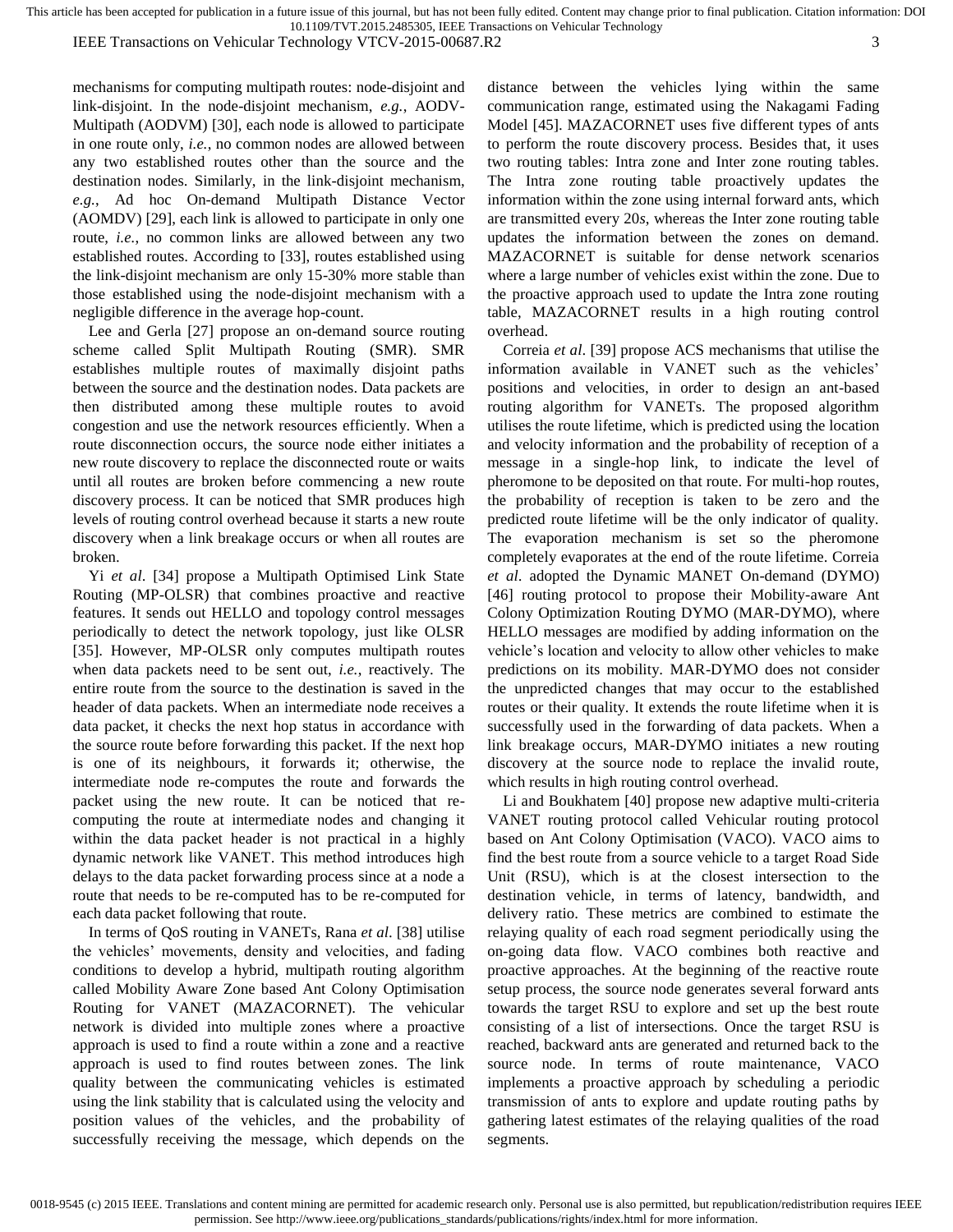IEEE Transactions on Vehicular Technology VTCV-2015-00687.R2 4

Finally, Li *et al*. [42] propose IRQV, an intersection-based QoS routing protocol for VANETs in urban environments. Based on ACS mechanisms, IRQV computes the optimal route between two terminal intersections, which are the closest intersections to the source and the destination vehicles, respectively. The discovered route, which consists of a succession of intersections, is evaluated by the combination of two QoS metrics: connectivity probability and transmission delay. When forwarded between two neighbouring intersections, data packets make use of a greedy carry-andforward mechanism. At intersections, data packets are dynamically forwarded to the next intersection according to the maximum global pheromone from the current intersection to the terminal intersection of the destination. When the terminal intersections of the source and/or destination change, a new routing exploration is initiated at the source node to replace the invalid route. IRQV assumes that each vehicle is equipped with a GPS facility, digital map, and navigation system, and Wi-Fi access points are installed at each intersection to relay data packets and store routing information.

It can be noted that the current state of the art focuses on searching for feasible routes subject to a single or multiple QoS constraints and selects the best route with no consideration of the unpredicted disconnections that may occur due to the highly dynamic nature of VANETs. It mainly depends on estimating the link/route lifetime, which can be changed very quickly or suddenly. Besides, there is no mechanism proposed for immediate response should the selected route fail. Most algorithms propose recalculating the best route again, which is not a practical option in VANETs. It implies a long delay waiting for the new route to be established and there is a possibility that by the time information on a discovered route is returned to the source node, the route could have failed, *e.g.*, one of the intermediate node vehicles has left the route because it reached its destination or departed the route by turning off it. Moreover, this mechanism results in high routing control overhead.

To overcome these drawbacks, we propose the situationaware routing concept to address the multi-constrained QoS routing problem in VANETs. Compared to the multipath routing, where multipath routes are computed at the source node and the entire route is replaced when a link breakage occurs, the situation-aware routing utilises the SA concept to recover link failures by switching links or sub routes at or near the breakage point when it is possible. It strives to guarantee an immediate response at intermediate nodes rather than initiating a new route discovery process at the source node. In this way, disruptions to data transmission are significantly reduced as shown later via simulation results.

# III. SITUATIONAL AWARENESS MODEL FOR MULTI-CONSTRAINED QOS ROUTING IN VANETS

In this section, we formulate the MCP problem in VANETs and propose the SA model for multi-constrained QoS routing in VANETs. For easy reference, Table I lists the notations used in this paper.

| <b>TABLE I - NOTATIONS</b> |                                                                                                             |  |
|----------------------------|-------------------------------------------------------------------------------------------------------------|--|
| S                          | The source node                                                                                             |  |
| d                          | The destination node                                                                                        |  |
| $C_i, C_j, C_v$            | Intermediate nodes in the network                                                                           |  |
| $l_{ij}$                   | Direct communication link between $C_i$ and $C_j$                                                           |  |
| Η                          | Wireless communication range                                                                                |  |
| P(s, d)                    | The route connecting $s$ and $d$                                                                            |  |
| $r(l_{ij})$                | The reliability value of link $l_{ij}$                                                                      |  |
| $T_{ij}(t)$                | The prediction interval for the continuous availability of $l_{ij}$ at t                                    |  |
| G(V, E)                    | A graph that represents the vehicular network                                                               |  |
| M(s, d)                    | The set of feasible routes between $s$ and $d$                                                              |  |
| L                          | The QoS constraint, which can be an additive or multiplicative                                              |  |
| $\Psi_i$                   | or concave constraint<br>The tolerance factor of QoS constraint i                                           |  |
| $O_i$                      |                                                                                                             |  |
|                            | Weighting factor of QoS constraint i                                                                        |  |
| $w_i(P)$                   | The weight value, i.e., the QoS metric, of route $P$ with respect<br>to QoS constraint i                    |  |
| m                          | The number of QoS constraints                                                                               |  |
| $A_k$                      | Ant $k$                                                                                                     |  |
| $\tau_{ij}(t)$             | The pheromone level associated with $l_{ij}$ at time $t$                                                    |  |
| $\tau_0$                   | The initial pheromone value on all established links                                                        |  |
| RT                         | The pheromone table at $C_i$                                                                                |  |
| $p_{ij}^{A_k}$             | The probability that $A_k$ will choose $C_j$ as next hop from the<br>current node $C_i$                     |  |
| $\alpha, \beta$            | Constant values to control the relative importance of                                                       |  |
|                            | pheromone value versus expected link lifetime in the state                                                  |  |
|                            | transition rule                                                                                             |  |
| $\rho_{ij}(t)$             | The evaporation rate of $l_{ij}$ at time t                                                                  |  |
| F(P)                       | The objective function of route $P$ that satisfies the QoS<br>requirements                                  |  |
| $U_0, U$                   | Constant parameters that determine the relative importance of                                               |  |
|                            | exploration versus exploitation in the state transition rule                                                |  |
| $N(C_i^d)$                 | The set of neighbouring nodes of $C_i$ over which a route to $d$ is<br>known and yet to be visited by $A_k$ |  |
| $N(C_i)$                   | The set of all neighbouring nodes of $C_i$                                                                  |  |
| $t^{ex}$                   | The pheromone evaporation interval                                                                          |  |
| η                          | The number of evaporation process applications                                                              |  |
| $\tau_{ij}^{curr}$         | The current pheromone value after experiencing an                                                           |  |
|                            | evaporation                                                                                                 |  |
| $\tau_{_{ij}}^{_{new}}$    | The new calculated pheromone value                                                                          |  |
| $\overline{N}$             | The number of processed routing replies at $d$                                                              |  |

#### *A. Problem Formulation*

Let  $G(V, E)$  be an undirected graph representing a vehicular communication network where *V* is the set of vehicles and *E* is the set of links connecting the vehicles. Let *m* denotes the number of QoS constraints  $L_i$  where  $i = 1, 2, \ldots, m$ . Each link between two vehicles  $C_1$  and  $C_2$ ,  $l(C_1, C_2) \in E$  is associated with *m* weights corresponding to QoS constraints such that  $w_i(C_1, C_2) \geq 0$ . The MCP problem is to determine if there is a route *P* from a source *s* to a destination *d* such that all the QoS constraints are met as described in the following equation

$$
w_i(P) \le L_i, \qquad i = 1, 2...m. \tag{1}
$$

If there is more than one route that satisfies the condition in (1), then the multi-constrained optimal path (MCOP) problem is to return the route that maximises the objective function *F*(*P*) as follows

$$
\arg \max\nolimits_{P \in M(s,d)} F(P),
$$
\n(2)

where *M*(*s*, *d*) is the set of feasible routes between *s* and *d*, which meet the conditions in  $(1)$ , and  $F(P)$ , the objective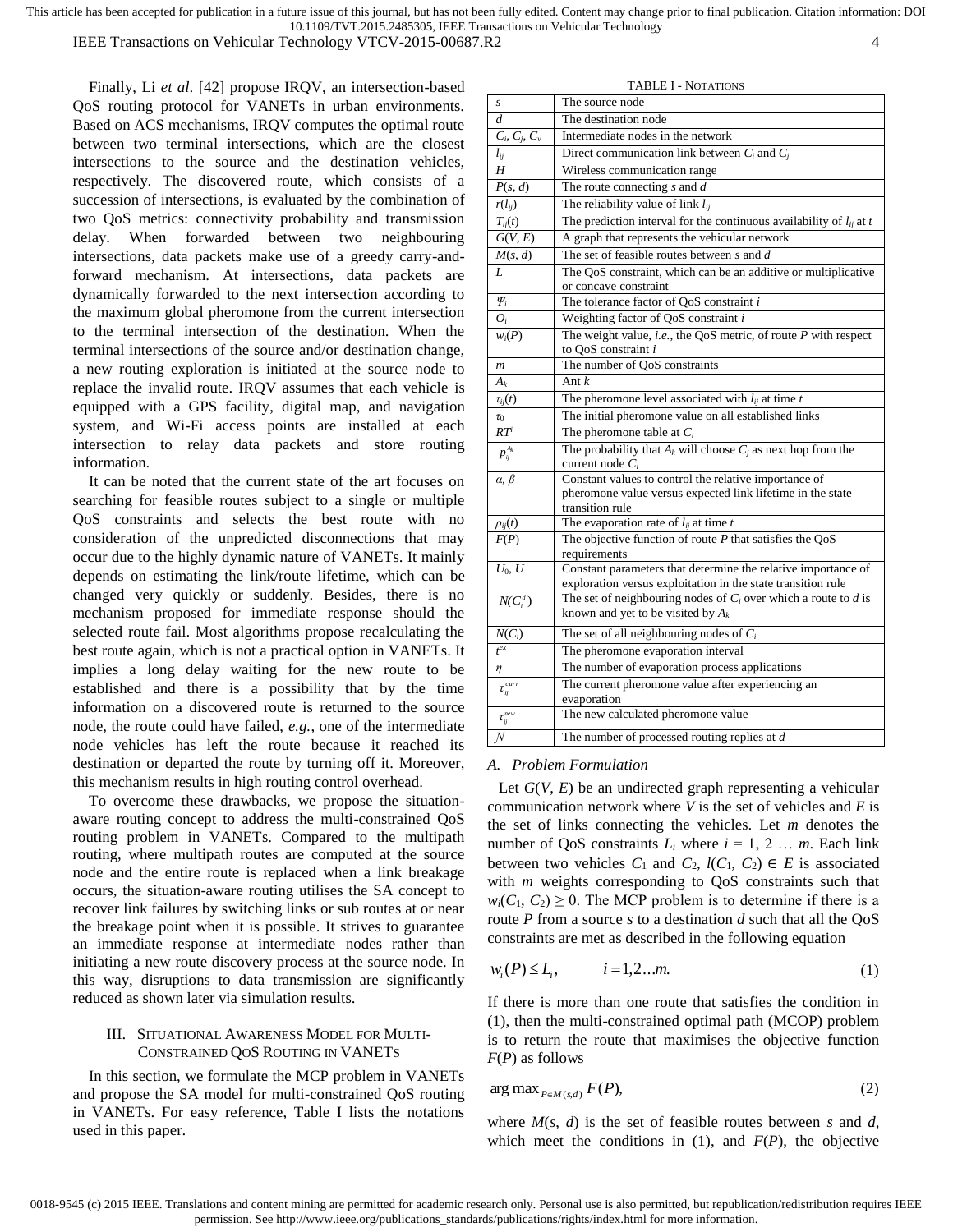IEEE Transactions on Vehicular Technology VTCV-2015-00687.R2 5

function, is defined in [47] as

$$
F(P) = \sum_{i=1}^{m} O_i\left(\frac{L_i}{w_i(P)}\right),\tag{3}
$$

where  $0 < O_i \leq 1$  are weighting factors associated with each QoS constraint and depend on the transmitted traffic type. For instance, assume that voice data requires two QoS constraints  $L_1$ = 100 *ms* for end-to-end delay and  $L_2$  = 10 hops for cost. The application could set  $O_1 = 1$  and  $O_2 = 0.5$  in (3) so it favours the route that has the least end-to-end delay value since voice data is delay sensitive. For more details on the weighting factors, we refer the reader to [47].

Due to the current network state, computing feasible routes that satisfy all QoS constraints might not be always possible. In this case, we propose a mechanism to allow applications to define tolerance factors that ease the QoS requirements restrictions. Such tolerance factors are only applied when the discovered route violates one or more QoS requirements according to (1). After applying tolerance factors, if a discovered route *P* still violates one or more of the QoS requirements, then it is discarded. Otherwise, it is added to *M*(*s*, *d*) and follows the selection process in (2). Let *Ψ<sup>i</sup>* be the tolerance factor for the constraint  $L_i$  where  $0 \leq \Psi_i$  <1. We extend (1) accordingly as follows

$$
w_i(P) \le (1 + \Psi_i)L_i, \qquad i = 1, 2...m. \tag{4}
$$

#### *B. Situational Awareness Model for Multi-Constrained QoS Routing in VANETs*

As we have mentioned earlier, picking the best QoS route in the network does not guarantee a reliable data transmission. The routing algorithm needs to manage the risks inherent in making routing decisions due to unpredictable changes in the vehicular network. The SA concept provides this capability to the QoS routing algorithm. It considers the QoS routing as a continuous process where the routing algorithm selects the best route in the network according to (2), prepares certain countermeasures to be taken when the current route fails, and continues to evaluate the current solutions based on the state of the vehicular network. In the following, we discuss the four levels of the proposed SA model for multi-constrained QoS routing in VANETs as shown in Fig. 1.

- Perception. Concerning QoS routing in VANETs, perception refers to knowledge of the vehicular network environment conditions such as vehicles' locations, headings, and velocities, which can be obtained from BSMs, vehicular velocity distribution, and traffic and weather conditions. In addition, drivers' behaviour with regard to their tendency towards acceleration/deceleration is also an important parameter, which the routing algorithm should be aware of. These parameters provide the information needed to determine the current state of the vehicular network and form the basis for the comprehension, projection, and resolution levels.
- Comprehension. Routing algorithms should understand and analyse the available information to provide an up-to-

date picture of the current state of the vehicular network for the subsequent SA levels. For instance, in order to accurately estimate the link lifetime  $T_{ij}(t)$  between two vehicles  $C_i$  and  $C_j$  in the projection level, the synthesis of information on location, heading, and velocity of each vehicle determines if they are moving toward each other or away from each other. This comprehension will be utilised in the projection level.

 Projection. With regard to QoS routing in VANETs, projection refers to the ability to forecast the future status of the vehicular network and predict the link lifetime and its QoS metrics based on the information synthesised from Level 2 SA. In this respect, projection tries to answer the following questions: How reliable is a link between two vehicles? When will this link fail? When will this established route cease to satisfy the QoS constraints? These projections are fed to the next SA level to enable appropriate decisions to be taken. Considering the example of accurately estimating the link lifetime  $T_{ij}(t)$ , let *H* denote the wireless transmission range and  $v_i(t)$  and  $v_j(t)$ the velocities of  $C_i$  and  $C_j$  at time *t*, respectively.  $T_{ii}(t)$  can be accurately estimated using (5) with the appropriate parameters based on the feedback of the comprehension level rather than using a general calculation formula.

$$
T_{ij}(t) = \frac{H - \theta \sqrt{(y_i(t) - y_j(t))^2 + (x_i(t) - x_j(t))^2}}{|v_i(t) - \theta v_j(t)|},
$$
 (5)

where  $\theta = -1$  and  $\theta = 1$  when  $C_j$  overtakes  $C_i$ ,  $\theta = 1$  and  $\theta$  $= 1$  when  $C_i$  moves forward in front of  $C_i$ ,  $\theta = -1$  and  $\theta = -1$ 1 when  $C_i$  and  $C_j$  are moving toward each other, and  $\theta = 1$ and  $\theta = -1$  when  $C_i$  and  $C_j$  are moving away from each other.

 Resolution. This level refers to the actions required to recover a route between any two vehicles in case of a link failure. Based on the forecasts from the projection level, the routing algorithm prepares alternative QoS links/routes in case of failure of the current route. This task can be accomplished by determining a network of reliable QoS links and multipath routes among the communicating vehicles. The decision is then made to utilise the best available QoS link/route as primary, start data transmission, and list its alternatives as backups according to their reliability and QoS metrics for use if required. After that, as the network topology changes rapidly, the routing algorithm continues to be aware of the state of the vehicular network in order to keep the information on the established links/routes up to date to ensure their validity.

The proposed model of Fig. 1 is specifically designed for VANETs to make QoS routing decisions more reliable. It helps the QoS routing algorithm to establish reliable QoS routes and keep evaluating the current situation through the SA levels for an immediate response if the network topology changes. Sudden changes are considered while taking routing decisions to reduce their effects on data transmission. Location, velocity, heading, and acceleration/deceleration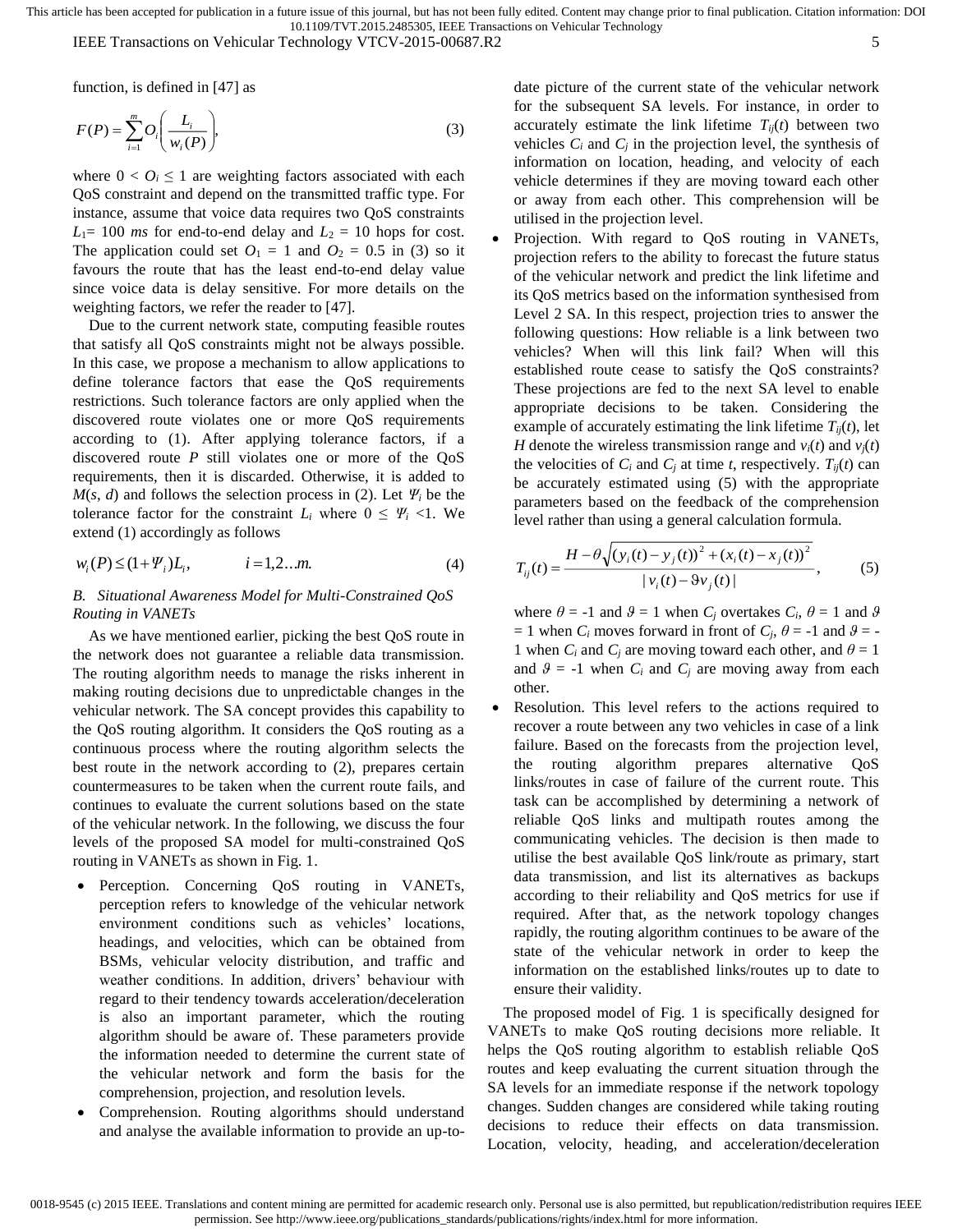IEEE Transactions on Vehicular Technology VTCV-2015-00687.R2 6

information is considered as low-level data when perceived by a vehicle, *i.e.*, routing decisions cannot be made based on this data directly. Analysing and synthesising this information in the context of the vehicular network allows the QoS routing algorithm to consider the available options and be aware of how the current established links/routes evolve over time. At this point, the perception and comprehension levels are completed.



Fig. 1. Situational Awareness Model for QoS Routing in VANETs

Since the movements of vehicles can be projected into the near future based on the comprehended information, the QoS routing algorithm can weigh its available options, *i.e.*, links/routes, according to their QoS metrics and reliability. Thus, QoS routing decisions are taken based on cooperation between the first three levels of the proposed SA model. To mitigate the effects of unpredictable failures of the selected best route, a set of alternatives should be available to replace the failed link/route immediately without disrupting the current data transmission. This task can be accomplished by considering reliable multipath QoS routes at each node during the QoS routing process. The resolution level in Fig. 1 offers this capability and enables the QoS routing algorithm to respond to any link breakage near or at the node it occurs at. As a result, the QoS routing process in VANETs is significantly improved as illustrated later through the simulation results.

It is worth noting that collecting and disseminating the information required to execute the proposed SA model successfully is performed before, during, and after completing the QoS routing process. This is accomplished through the exchange of BSMs and routing control messages as explained later in Section V.

#### IV. SITUATION-AWARE MULTI-CONSTRAINED QOS (SAMQ) ROUTING ALGORITHM

In this section, we develop the SAMQ routing algorithm that implements the proposed SA model in Fig. 1, but first we

briefly review the ACS rules for SAMQ routing algorithm and the structure of the routing control messages and routing table in SAMQ.

#### *A. ACS Rules*

We recall that, in the ACS algorithm, a number of artificial ants build solutions to an optimisation problem and exchange information on the quality of their solutions via a communication scheme that is reminiscent of the one adopted by real ants [48]. The communication scheme comprises the following three conventional rules: the pheromone deposit rule, the state transition rule, and the pheromone evaporation rule. In the SAMQ routing algorithm, we utilise and extend the ACS rules we defined in [47], which are adapted to the unique characteristics of vehicular networks and help reduce the probability of stagnation. Moreover, we devise a new rule called the QoS awareness rule.

#### *1) The Pheromone Deposit Rule*

The level of pheromone  $\tau_{ij}$  on a communication link/route between two vehicles  $C_i$  and  $C_j$  needs to reflect the quality of that link/route with respect to the considered QoS constraints. The reason pheromone levels are used is to quantify the link/route QoS metrics and normalise their values into a single quantity that can be used to compare the quality of a route with that of other routes. During the route discovery process, when ant  $A_k$  moves from  $C_i$  to  $C_j$ , it deposits a specific amount of pheromone  $\tau_{ij}$  on the traversed link  $l_{ij}$ , which is calculated as follows

$$
\tau_{ij} = ar(l_{ij}) + b \sum_{x=1}^{m} \frac{L_x}{w_x(l_{ij})},
$$
\n(6)

where  $a > 0$ ,  $b > 0$ , and  $(a+b) = 1$ .  $L_x$  denotes a QoS constraint and  $r(l_{ii})$  denotes the link reliability, which is defined as the probability that a direct communication link between two vehicles will stay continuously available over a specified time period [49]. It is assumed that  $\tau_{ij}$  is based on the assumption of bidirectional communication links among vehicles so that this pheromone value applies when an ant moves from  $C_i$  to  $C_i$ . In this way, we calculate the pheromone level of  $l_{ij}$  considering all its QoS metrics and its reliability value. Parameters *a* and *b* determine the relative importance of the link/route reliability versus its QoS metrics. Based on the nature of the transmitted data, *a* and *b* can be chosen. For instance, if the application wants to transmit video data, which requires highly reliable routes besides the bandwidth and end-to-end delay constraints, the application can set  $a = 0.65$  and  $b = 0.35$ . In this way, among the routes that satisfy the QoS constraints, (6) favours the link/route with the highest reliability value. We worked out this function by experimentation and its validity is illustrated by the simulation results presented in Section VI.

It is worth noting that the pheromone calculation in (6) and the objective function in (3) allow the SAMQ routing algorithm to take a set of different QoS constraints including additive, multiplicative, and concave constraints. In the case of multiplicative constraints, *e.g.*, a packet loss rate, we can take the logarithm of the multiplicative QoS metric on each link to transform it to an additive metric. However, in the case of

<sup>0018-9545 (</sup>c) 2015 IEEE. Translations and content mining are permitted for academic research only. Personal use is also permitted, but republication/redistribution requires IEEE permission. See http://www.ieee.org/publications\_standards/publications/rights/index.html for more information.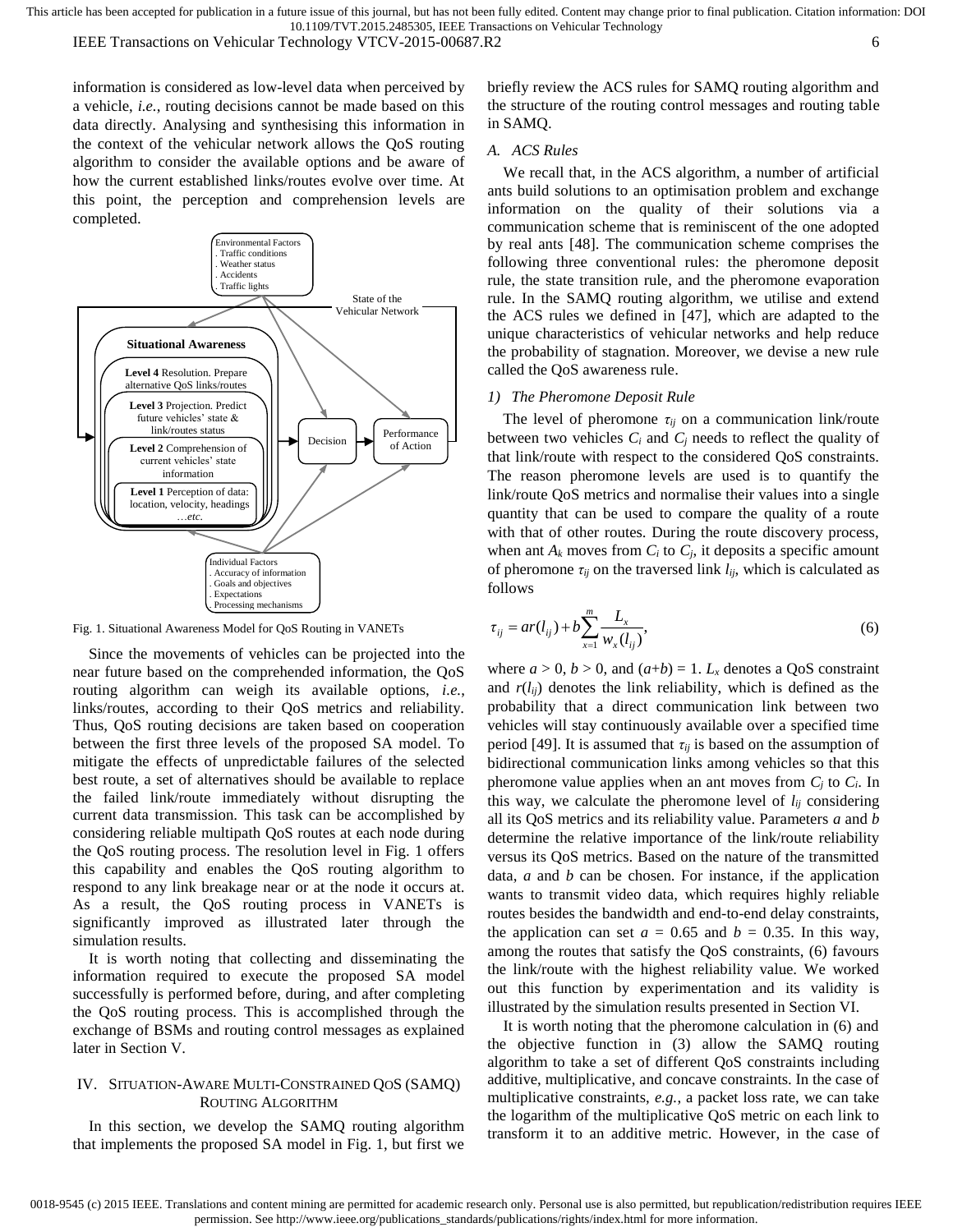IEEE Transactions on Vehicular Technology VTCV-2015-00687.R2 7

concave QoS constraints, *e.g.*, bandwidth, SAMQ can be set to return  $P \in M(s, d)$  that maximises or minimises the concave QoS metric instead of applying (2) and selecting the route that maximises the objective function in (3).

### *2) The State Transition Rule*

While searching for feasible routes, ants select their next hop when they arrive at intermediate nodes based on a stochastic mechanism called the state transition rule. When *A<sup>k</sup>* arrives at an intermediate node  $C_i$ , if  $C_i$ 's routing table  $RT^i$ does not contain routing information to *d*, *A<sup>k</sup>* will be broadcast by  $C_i$  for reception by each one-hop away neighbour of  $C_i$  as explained later in Section V. Otherwise,  $A_k$  selects  $C_j$  in  $RT^i$  as its next hop toward *d* according to (7) for exploitation or (8) for exploration as shown below. Parameters *U* and *U*<sup>0</sup> determine the relative importance of exploitation versus exploration in the state transition rule. *U* is a randomly generated number uniformly distributed in  $[0, 1]$  and  $U_0$  is a constant number selected between 0 and 1. If  $U \le U_0$ ,  $A_k$ prefers transition toward nodes that have larger amounts of pheromone and longer link lifetimes, *i.e.*, exploitation, as follows

$$
arg max_{C_j \in N(C_i^j)} \{ [\tau_{ij}(t)]^{\alpha} [T_{ij}(t)]^{\beta} \}.
$$
 (7)

Here,  $\tau_{ii}(t) \geq \tau_0$  is the pheromone level associated with link  $l_{ii}$ where  $\tau_0 > 0$  is the initial pheromone level for each link and  $T_{ij}(t) \geq 0$  is the predicted lifetime interval of  $l_{ij}$  at time *t*. *α* and *β* are parameters that control the relative importance of the pheromone level versus the predicted link lifetime.  $N(C_i^d)$  is the set of neighbouring nodes of *Ci*, each of which has a known route to *d* and is yet to be visited by *Ak*. Otherwise, if *U*  $> U_0$ ,  $A_k$  will have the opportunity to explore new links, *i.e.*, exploration, as follows

$$
p_{ij}^{A_k} = \begin{cases} \frac{\left[\tau_{ij}(t)\right]^a \left[T_{ij}(t)\right]^{\beta}}{\sum_{c_e \in N(C_i)} \left[\tau_{ie}(t)\right]^a \left[T_{ie}(t)\right]^{\beta}} & \text{if } C_j \in N(C_i) \\ 0 & \text{otherwise} \end{cases}
$$
(8)

where  $p_{ij}^{A_k}$  is the probability that  $A_k$  selects  $C_j$  as its next hop from  $C_i$  toward  $d$  and  $N(C_i)$  is the set of all  $C_i$  neighbours.

Since the SAMQ routing algorithm is proposed to work in VANET, parameters  $\alpha$  and  $\beta$  in the transition rule in (7) and (8) reflect the importance of the predicted link lifetime  $T_{ij}(t)$ versus the pheromone level  $\tau_{ij}(t)$  when selecting the next node to traverse. According to  $(5)$ ,  $T_{ij}(t)$  is calculated considering the current position, the relative velocity, and the direction of both vehicles. Therefore, it is vital for ants to traverse links that are expected to have longer lifetimes than others do especially when the traffic density is low. This can be done by assigning a larger value to *β* to make ants avoid traversing vulnerable links that are prone to breakage and, consequently, avoid searching weak solutions.

With regard to parameter  $U_0$ , high values of  $U_0$  mean that  $A_k$ prefers transition toward links that have larger amount of pheromone and longer link lifetimes according to (7), *i.e.*, exploitation. In this case, the probability of exploring new routes decreases and the SAMQ routing algorithm could suffer from stagnation. On the contrary, small values of  $U_0$  give  $A_k$ the opportunity to explore further links rather than just exploiting the pheromone level and following the trail, *i.e.*, exploration. In the context of VANETs, selecting the constant value of  $U_0$  depends on the vehicular network topology status, *i.e.*, the extent of the environment dynamics and the performance gain of the SAMQ algorithm. For instance, if the network density is high and the topology is stable, *e.g.*, a highway during rush hour, it is preferable to choose a high value for  $U_0$  since the communication links among vehicles are relatively stable. However, if the performance of the SAMQ routing algorithm decreases due to stagnation or the traffic density is low, then the  $U_0$  value should be decreased to allow ants to explore new routes. We suggest letting the algorithm decide and adjust the value of *U*<sup>0</sup> depending on the performance gain and the vehicular network topology dynamics.

#### *3) The Pheromone Evaporation Rule*

The pheromone evaporation process is very important to avoid rapid convergence toward a suboptimal search space and to explore new routes. After building  $M(s, d)$ , for every  $t^{ex}$ seconds, each node decreases the pheromone level of all its utilised links, either a primary or a backup, using the following formula

$$
\tau_{ij}(t+t^{ex}) = \begin{cases} (1-\rho_{ij}(t))\tau_{ij}(t) & 0 < \rho_{ij}(t) < 1\\ \tau_0 & otherwise \end{cases}
$$
(9)

where  $\tau_{ij}(t)$  is the pheromone level at time *t*,  $\tau_{ij}(t + t^{ex})$  is the updated pheromone level at time  $(t + t^{ex})$ , and  $\rho_{ij}(t)$  is the evaporation rate where  $0 < \rho_{ij}(t) < 1$  and is calculated as follows

$$
\rho_{ij}(t) = 1 - \sqrt{\frac{\tau_0}{\tau_{ij}(t)}},\tag{10}
$$

where  $\eta$  is the number of times (9) has been applied. It should be noticed that when the established link is no longer valid to use, *i.e.*, it does not satisfy the required QoS constraints anymore, its pheromone value  $\tau_{ij}$  is assigned to  $\tau_0$  and no more evaporations are applied.

#### *4) The QoS Awareness Rule*

The QoS metrics associated with the current established routes can change rapidly and routes can quickly become inefficient or even infeasible in VANETs. Therefore, we devise the QoS awareness rule to support the determining of the continuing feasibility of routes established by the SAMQ routing algorithm and the updating of their calculated QoS metrics, *i.e.*, pheromone levels, to avoid stagnation.

Once *s* starts transmitting data packets, the QoS awareness rule takes effect. For each node that belongs to an established route  $P \in M(s, d)$ , the information received via BSMs is utilised to re-evaluate its communication links and update their pheromone levels. We assume that each node is aware of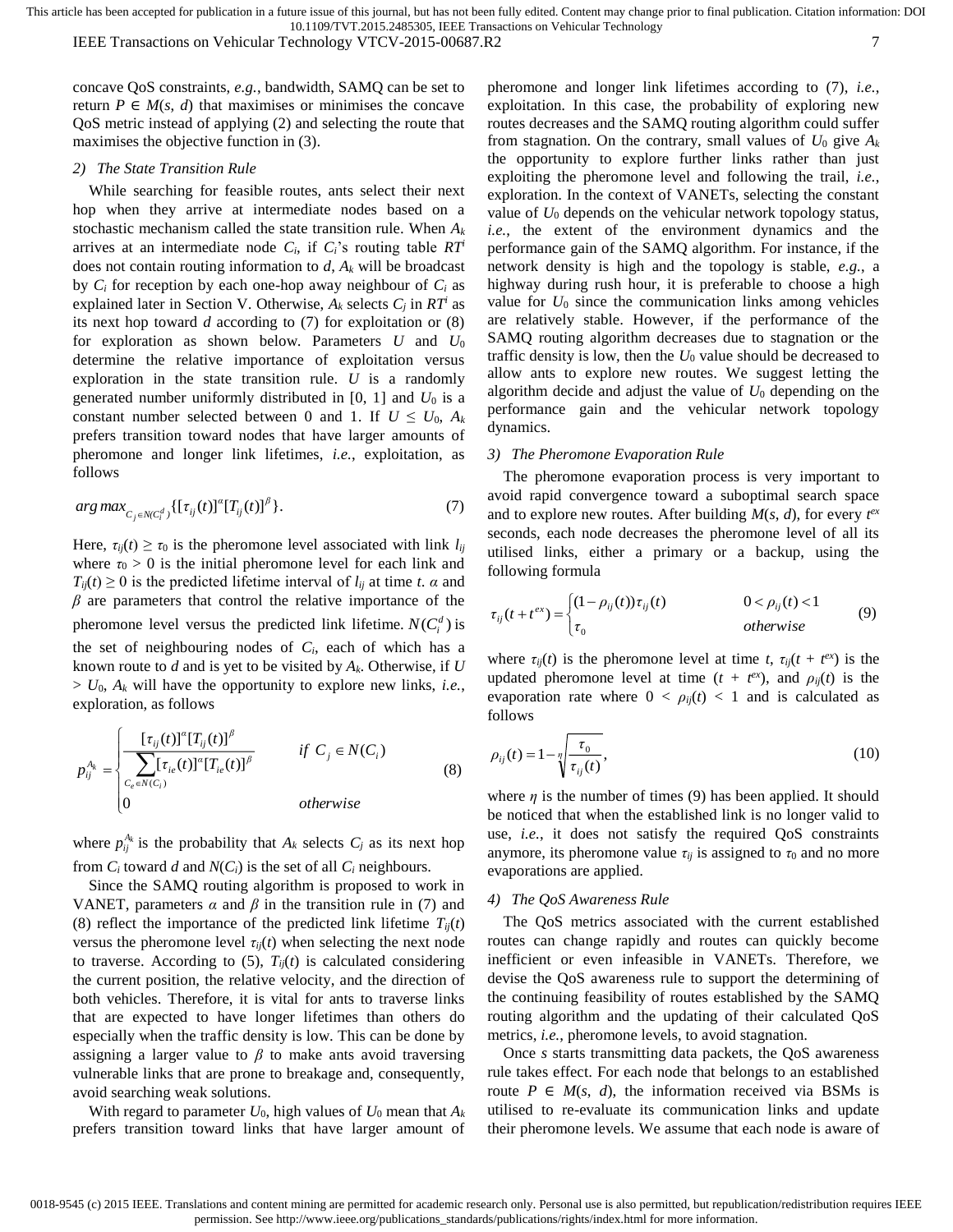IEEE Transactions on Vehicular Technology VTCV-2015-00687.R2 8

the QoS constraints required for the current established links in its routing table. While data packets are transmitted from *s* to  $d$ , each node  $C_i$  re-evaluates the QoS metrics of  $l_{ij}$  upon receipt of a BSM from  $C_j$  as follows. It calculates a new pheromone level  $\tau_{ij}^{new}$  using (6). If  $\tau_{ij}^{new} > \tau_{ij}^{curr}$ , where  $\tau_{ij}^{curr}$  is the current pheromone level,  $C_i$  increases the pheromone level on *lij* to enforce its presence as follows

$$
\tau_{ij}^{curr} = \tau_{ij}^{curr} + \left(\tau_{ij}^{curr} \left(1 - \frac{\tau_{ij}^{curr}}{\tau_{ij}^{new}}\right)\right)
$$
(11)

Otherwise, it decreases the pheromone level as follows

$$
\tau_{ij}^{curr} = \tau_{ij}^{curr} - \left(\tau_{ij}^{curr} \left(1 - \frac{\tau_{ij}^{new}}{\tau_{ij}^{curr}}\right)\right).
$$
 (12)

Finally, the updated pheromone level is utilised to update the evaporation rate  $\rho_{ij}(t)$  for this link according to (10).

This rule plays a fundamental role in realising the implementation of the SA resolution level in Fig. 1. Along the current route from  $s$  to  $d$ , when  $C_i$  senses that the next link toward *d* is going to disconnect or its pheromone value has reached a certain pheromone limit, *i.e.*, near complete evaporation, it switches to a backup link/route toward *d*, if such a backup exists. After that, it sends a notification message to inform *s* about the occurred switch so it can decide whether to continue using the backup route or initiate a preemptive route discovery process. In all cases, the broken route will be removed from  $M(s, d)$ . It is worth noting that this process is performed during the data transmission where vulnerable or infeasible links/routes are replaced proactively. However, there is still a slight possibility that the data transmission will be interrupted. This point is further illustrated in Section V.

#### *B. Routing Control Messages & Routing Table in SAMQ*

To fulfil the requirements of the proposed model in Fig. 1, the routing control messages, *i.e.*, ants, in the SAMQ routing algorithm include the mechanism for processing multiple routing requests, routing replies, and routing error messages. Besides these three conventional control messages, we add a notification message, which is designed to inform *s* about route switching at intermediate nodes.

### *1) SAMQ Routing Request Ant (SARQ)*

In addition to the default fields of a conventional routing request message such as the destination address, originator address, *etc*., the following fields are added to SARQ.

 *SARQ\_Gen* indicates the current ant generation. Different ant generations could be involved in the route discovery process of the same destination. This field plays a key role in decreasing the proliferation rate of ants, *i.e.*, if *C<sup>i</sup>* receives another ant from the same generation looking for the same destination, it may only be processed if it presents a better route than the existing one. Otherwise, it is discarded. This contributes to a low routing control overhead in SAMQ.

- *QoS\_Metrics* contains the reliability and QoS metrics of the route that the SARQ has travelled so far.
- *QoS\_Constraints* contains the QoS constraints that should be satisfied. These QoS constraints are necessary to calculate the pheromone value of the traversed link.
- *QoS\_Tolerance\_Factors* contains the tolerance factors if they are allowed. Otherwise, it is empty.
- *Kinematic information* contains the coordinates, current velocity, and heading of the vehicle that generates/processes the SARQ.

### *2) SAMQ Routing Reply Ant (SARP)*

The SARP is designed to set up forward routes to *d* considering the quality of the links it has traversed. The SARP message includes the following fields in addition to the default fields of a conventional routing reply message.

- *SARP\_Gen* indicates the current ant generation, which matches that given in the *SARQ\_Gen* field of the SARQ, which generated it.
- *QoS\_Metrics* contains the reliability value and QoS metrics of the corresponding computed forward route.
- *QoS\_Constraints* and *QoS\_Tolerance\_Factors* fields contain the same information as that given in the corresponding SARQ.

#### *3) SAMQ Routing Error Ant (SARE)*

The SARE message is designed to announce a link breakage when it occurs. It traverses back along the nodes of the route to the node that became unavailable due to a link breakage. The SARE contains a list of addresses of the destination node(s) that become unreachable due to the link breakage, and a list of nodes that fail to recover the link breakage so that *s* avoids switching to routes that go through these nodes. This is explained later as part of the discussion of the route maintenance process in Section V.

### *4) SAMQ Notification Ant (SANA)*

The SANA message is designed to follow the trail of the selected backup route back to *s*. It contains information on the broken link/route and the quality of the established backup route that replaces the broken one. For that purpose, it contains the same information found in SARQ message.

Routing tables also play an important role in the SAMQ routing algorithm to route data packets and routing control messages to their destinations efficiently. To fulfil the requirements of the SAMQ routing algorithm, routing table entries include the following information in addition to conventional fields such as the destination address, next-hop address, and cost.

- *QoS\_Metrics* contains the reliability value and the weight value of each QoS constraint associated with this entry.
- *QoS\_Constraints* contains the QoS constraints that are used to estimate the pheromone level associated with this entry.
- *rt\_pherm* contains the pheromone level associated with this entry calculated according to the defined QoS constraints.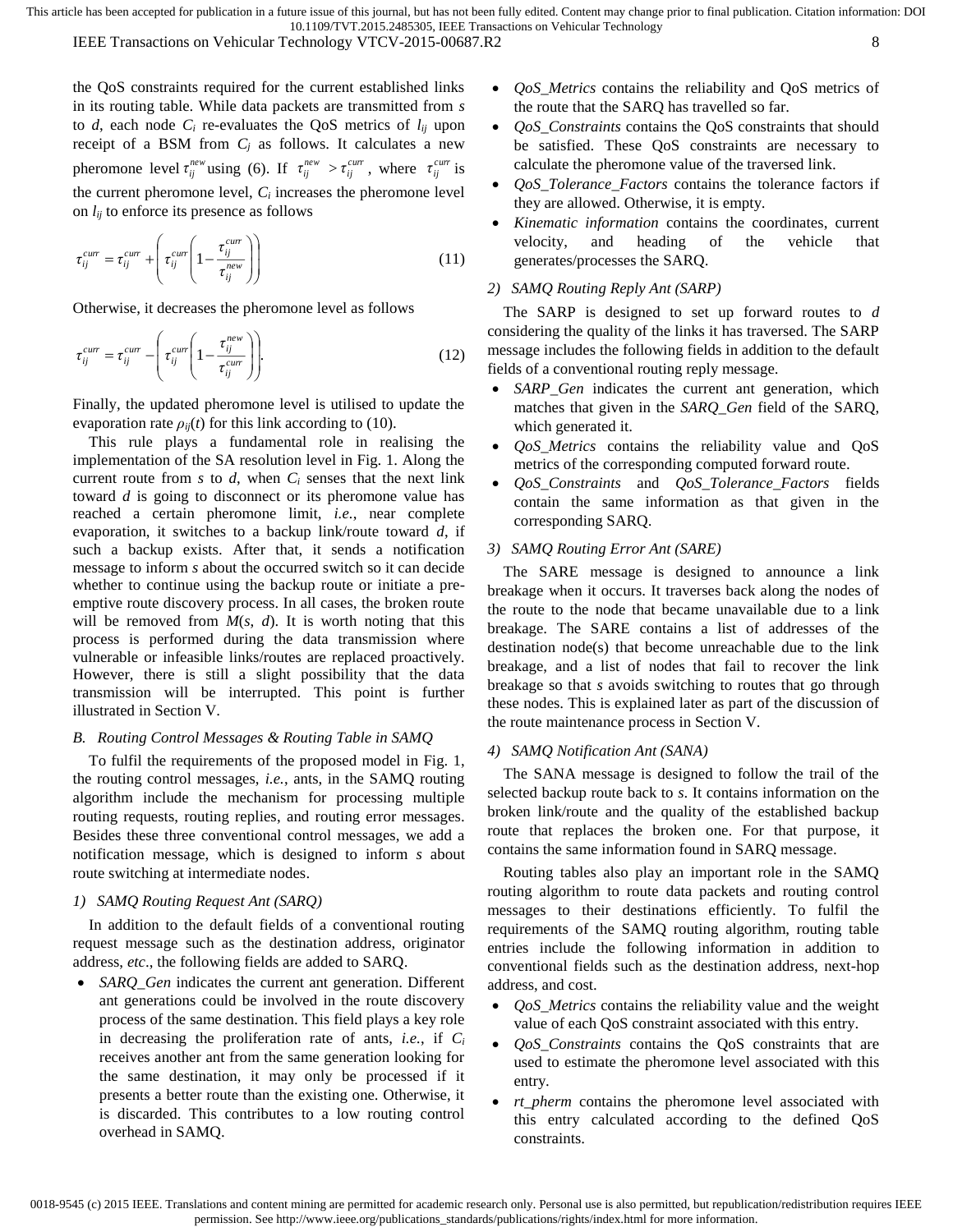IEEE Transactions on Vehicular Technology VTCV-2015-00687.R2 9

- *rt\_evp* contains the evaporation rate of this entry. Each node uses this field to ensure the routing table entry has evaporated at the end of its expected lifetime.
- *rt\_state* indicates the state of the route entry, *i.e.*, a primary route or a backup route. This indicator is updated upon discovering a better route in terms of its objective function value, which is defined in (3), or when the primary route fails and is replaced by a backup one.

# *C. SAMQ Routing Algorithm*

The route discovery process in the SAMQ algorithm aims to determine the set of all feasible routes between *s* and *d*,  $M(s, d) = {P_1(s, d), P_2(s, d) \dots P_z(s, d)}$ . Besides that, each intermediate node  $C_v$  also builds its routes to neighbouring nodes in the same way, *i.e.*, reliable multipath QoS routes. When *s* has data to send and no route to *d* is found, it starts by broadcasting a routing request message SARQ to its one-hop away neighbouring nodes. The SARQ message includes the kinematic information of *s* together with the QoS constraints, which are required to be met by the data type *s* needs to send. These SARQs are forwarded in the vehicular network and mark the links of their routes with an amount of pheromone that reflects the quality of the traversed links/routes and their reliability. At each node, SARQ can only proceed if the route travelled so far satisfies the QoS constraints according to (1), or (4) if QoS tolerance is allowed. Once *d* is reached, a SARP message is generated to traverse back to *s* following the trail of the computed route. Later on, the next generation of routing requests is attracted by pheromone levels deposited along the computed feasible routes, so they continue the quest for good solutions. However, the relative importance of exploitation versus exploration, as determined by *U* and *U*0, and the relative importance of  $T_{ij}(t)$  versus  $\tau_{ij}(t)$  as determined by  $\alpha$ and  $\beta$  in (7) and (8), determine the next node a SARQ is going to traverse. Once all the control messages, *i.e.*, SARQs and SARPs, have finished their tours, *s* has built *M*(*s*, *d*), the set of feasible routes that satisfy the defined QoS constraints. The SAMQ routing algorithm starts data transmission once a route that satisfies the QoS constraints is established in order to reduce the transmission delay and accelerate the convergence rate. Later on, for each new established route  $P \in M(s, d)$ , *s* calculates the corresponding  $F(P)$  value according to (3). The best route among the established routes is then selected based on (2) or to minimise/maximise the concave QoS constraint if it is presented. The pseudo code in Algorithm 1 illustrates the design of the SAMQ routing algorithm when the best route is selected based on (2).

The "for" loop between steps 1-3 computes the route with the maximum pheromone value from *s* to each other network node  $C_v$  and then from  $C_v$  to  $d$ , in order to compute the best route with respect to the defined QoS constraints. In this way,  $O(|V|)$  concatenated routes, *i.e.*, in the form of  $P(s, C_v) + P(C_v, C_v)$ *d*), are returned for checking against the required QoS constraints. This check is performed in steps 6-9 using the QoS-Satisfied function. Each route obtained from the concatenation of routes with the maximum pheromone values at node  $C_v$ , which connects *s* to *d* via  $C_v$ , is inspected to see if it satisfies all QoS constraints. If yes, it is also checked to see if it gives the highest current corresponding value of *F*(*P*) calculated according to (3). The *MaxPherm* variable, which is defined at step 5, is utilised to help accomplish this task. At step 10, the best route according to (2) is returned. Note that if the application allows QoS constraints tolerance, the function QoS-Satisfied is modified to check the QoS constraints according to (4).

# **Algorithm 1** SAMQ Routing Algorithm

- $A^* P(s, s) = Null$ ,  $P(d, d) = Null$ ,  $M(s, d)$  *is empty* \*/
- 1. *For each node*  $C_v \in V/\{s, d\}$  **do**
- 2. *Compute the route with the maximum pheromone value from s to Cv;*
- 3. *Compute the route with the maximum pheromone value from C<sup>v</sup> to d;*
- 4.  $P(s, d) = Null$ ;  $F(P(s, d)) = 0$ ;
- 5*. MaxPherm = 0; // Used for selecting the best route according to (2)*
- 6*. For each node*  $C_v \in V/\{s, d\}$  *do*
- *7. if* (*QoS-Satisfied*(*s, d, L*<sub>1</sub>*, L*<sub>2</sub> *… L*<sub>*m*</sub>  $C_v$ *)*) and (*F*(*P*(*s, C<sub><i>v*</sub>) + *P*(*C<sub><i>v*</sub></sub>, *d*))) ≥  *MaxPherm) then*

```
8. P(s, d) = P(s, C_v) + P(C_v, d);
```
9.  $MaxPherm = F(P(s, d))$ ;

10*. return P(s, d);*

```
/* Return true if QoS satisfied check is passed */
Function QoS-Satisfied(s, d, L1, L2 … Lm, Cv)
11. bool result = true; 
12. if w_1(P(s, C_v) + P(C_v, d)) > L_1 then
13. return result = false;
14. else if w_2(P(s, C_v) + P(C_v, d)) > L_2 then
15. return result = false;
16. else if w_m(P(s, C_v) + P(C_v, d)) > L_m then
17. return result = false;
18. return result;
```
### *D. Properties of SAMQ Routing Algorithm*

**Property 1.** The SAMQ routing algorithm always terminates. If there is no route that satisfies the defined QoS constraints, SAMQ terminates and returns null in step 10. Otherwise, it returns the best feasible route according to (2) computed at steps 6-9.

**Property 2.** For a node  $C_v \in V$ , if the following inequality holds for any *i* ∈ {1, 2 … *m*}

$$
w_i(P(s, C_v) + P(C_v, d)) > L_i,
$$
\n(13)

*C<sup>v</sup>* cannot be part of any feasible route between *s* and *d* at this time. Due to the highly dynamic nature of vehicle movements,  $C<sub>v</sub>$  might be eligible to be part of a feasible route computed later.

**Property 3.** The SAMQ routing algorithm computes a feasible route  $P(s, d)$  that satisfies the QoS constraints and maximises the value of  $F(P)$  if and only if such a route exists during the route establishment process. It is worth noting that there is a possibility that by the time information on a discovered route is returned to *s*, the route could have failed, *e.g.*, one of the intermediate node vehicles has left the route because it reached its destination or departed the route by turning off it. Therefore, *s* processes and keeps all the discovered routes to deal with such a situation. *Property 1* proves the "*only if*" part because if no feasible route is found, SAMQ terminates. Steps 6-9 check repeatedly for each node  $C_v \in V/\{s, d\}$  that its primary concatenated route satisfies the QoS constraints and that its objective function value, calculated in (3), is at least as large as those of the other available routes. If such a route exists, it is returned as the best route according to the considered QoS constraints.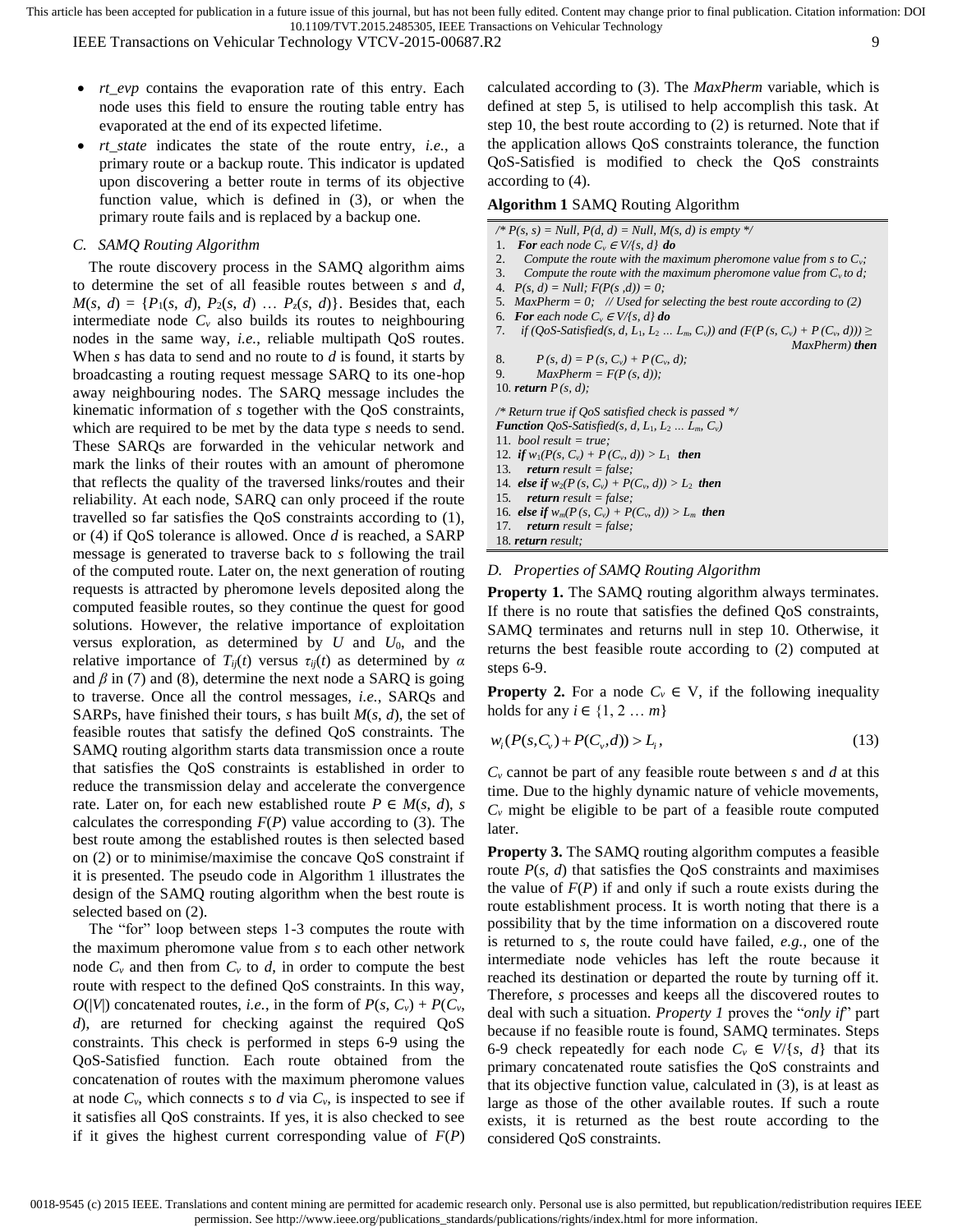IEEE Transactions on Vehicular Technology VTCV-2015-00687.R2 10

# *E. The Complexity of SAMQ Routing Algorithm*

We discuss the complexity of the SAMQ routing algorithm in terms of communication and computational complexities. In the context of communication complexity, the worst case complexity is  $O(|V| + |E|)$  messages, *i.e.*, ants, where |*V*| is the number of network nodes and  $|E|$  is the number of communication links. The number of ants needed to compute a feasible route is proportionate to the number of links that compose the route. Each node requires at most one ant, either a SARQ or a SARP, to add one link to its pheromone table. Computing the longest route in the network, which contains at most |*V*| nodes and |*V*-1| links, requires  $O(V)$  ants in the worst case. Therefore, it requires  $O(|V| + |E|)$  messages to build  $M(s,$ *d*). It should be noticed that in the SAMQ-based routing protocol, we limit the listed links/routes to the same destination at each intermediate node to two routes for reasons given later in Section V-A. In this way, SAMQ scales well for large vehicular networks in terms of control messages overhead. This point is further supported via simulation results presented later in this paper. Here, the BSMs are not considered as part of the routing algorithm communication overhead.

In terms of the computational complexity of SAMQ, upon receiving a control message, *i.e.*, SARQ, SARP, SARE, or BSM, each node performs the same amount of calculations to update the corresponding pheromone table entries. Thus, the computational complexity depends on the size of the routing table  $RT<sup>i</sup>$  at vehicle  $C<sub>i</sub>$ . Let us assume that we have a mesh vehicular network topology where the size of  $RT<sup>i</sup>$  will be  $|RT<sup>i</sup>|$  $= (|V|(|V|-1)/2)$ . For each received new message,  $C_i$  performs  $O(|RT|)$  calculations to update the pheromone table entries, *i.e.*, the computational complexity is  $O(|V|^2)$ . It should be noted that the number of vehicles that can form the network is controlled by the environmental conditions, *e.g.*, the highway capacity and the communication range of vehicles. Moreover, once the pheromone level on a link/route entry has completely evaporated, it is no longer included in *RT<sup>i</sup>* . Therefore, the computational complexity of SAMQ does not increase much because |*V*| cannot be too big and *RT<sup>i</sup>* does not grow quickly. Nonetheless, vehicles are expected to be equipped with highspeed processors to cope with the requirements of vehicular communication.

#### V. SAMQ-BASED ROUTING PROTOCOL FOR VANETS

In this section, we develop the SAMQ-based routing protocol that implements the SAMQ routing algorithm proposed in the previous section. In the following, we describe the route discovery and the route maintenance processes of the SAMQ-based routing protocol.

#### *A. Route Discovery in SAMQ-based Routing Protocol*

The route discovery process in the SAMQ-based routing protocol aims to compute feasible routes that satisfy the QoS constraints from *s* to *d* and select the best one, if such a route exists. When *s* has data to send to *d* and *M*(*s*, *d*) is empty, it issues a new route discovery process by broadcasting a singlehop SARQ message to its neighbours. As we have mentioned earlier, the exchange of BSMs ensures that each node is aware of its neighbours' states, *i.e.*, their locations, velocities, headings, *etc*., in its vicinity. These BSMs are not considered as a part of the routing control overhead since they are exchanged periodically in the network to comply with the safety application requirements. Upon receipt of a BSM, each node records the corresponding node it heard from and creates a new link to the node with  $\tau_0$  assigned in its routing table. During the route discovery process, if this link is utilised, then it is evaluated against the required QoS constraints and its pheromone value is estimated. There is no need to broadcast the SARQ any further as the one-hop away neighbour node is responsible for taking the following routing decision. When a neighbouring node  $C_v$  receives the SARQ, there are two different paths the algorithm will follow depending on the answer to the following question: Has this SARQ been processed before or not?

If not, the QoS metrics and reliability values are calculated and the link  $l(C_v, s)$  is evaluated against the QoS constraints in SARQ. If  $l(C_v, s)$  violates any of the QoS constraints determined by the data traffic type, even after applying the given QoS tolerance criteria, this SARQ is not registered as processed and discarded. This will allow *C<sup>v</sup>* to process other routing requests because they may report acceptable QoS properties. If  $l(C_v, s)$  satisfies the QoS constraints,  $C_v$  inserts this link as a primary in its routing table, registers the SARQ as processed, and updates it to be forwarded.

If it has been processed before, the computed QoS metrics and reliability values are compared to those held in the existing primary route entry to the same destination with the same set of QoS constraints. If the route reported by this duplicate SARQ is better than the existing one, *i.e.*, its *F*(*P*) value is higher, the existing route entry state will be updated to a backup, the discovered route will be inserted as a primary, and the SARQ will be updated and forwarded. Otherwise, the discovered route information will either be inserted into the backup route entry or used to update it or discarded as appropriate, and the SARQ will be dropped. The reason for dropping the SARQ here is that we limit the listed links/routes to the same destination at each intermediate node to two routes only, *i.e.*, primary and backup, to avoid the complexity of listing every route in the network and to reduce the routing control overhead. Finally, if the SARQ is to be forwarded, *C<sup>v</sup>* checks its routing table *RT<sup>v</sup>* for route entries to *d*. If an entry is found, the SARQ is forwarded based on the transition rule defined in (7) and (8). Otherwise, it is single-hop broadcasted to the neighbours of  $C_v$ .

Once *d* is reached, a SARP is generated and sent back to *s* with the corresponding QoS information. The destination node is allowed to process up to *N* routing requests and send a SARP for each if the discovered route satisfies the QoS requirements. SARPs follow the trail of their corresponding SARQs to arrive back at *s*. Once a SARP is received at *s*, the application starts data transmission. If SAMQ becomes aware of another route, then *s* selects the route that maximises the  $F(P)$  value defined in (3), and so on. In both cases, all feasible routes, *i.e.*, *M*(*s*, *d*), are kept at *s* for further use if needed as to be explained later in the route maintenance process. This is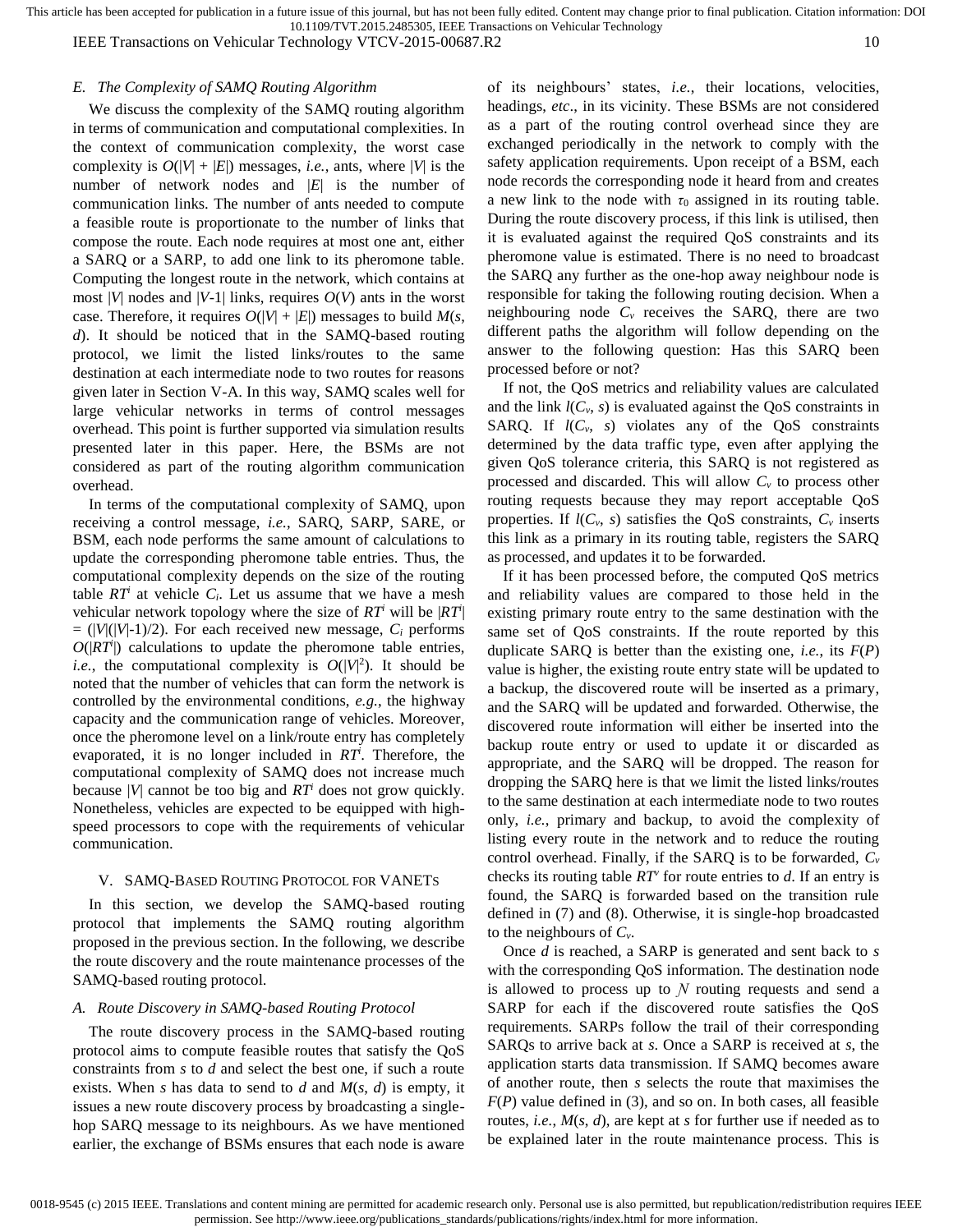done to avoid the transmission delay that would occur if *s* waited until two or more replies had arrived before transmitting data and to accelerate the convergence rate of the SAMQ routing algorithm.

Fig. 2 shows an example of a route discovery process from source vehicle *A* to destination vehicle *F* using the SAMQ routing algorithm. Each link is associated with the following 2-tuple  $(T_{ij}(t), \tau_{ij}(t))$ , *i.e.*, the link lifetime and its pheromone value. In Fig. 2, the SARQ is broadcasted at vehicle *B* because it does not have a route to *F*. Two SARQs arrive at *E*. One of them exploits the pheromone trail and disseminates through the link  $l(E, F)$ , while the other one explores a new link  $l(E, F)$ *G*) and arrives at *F* from *G*. Two SARPs are then generated at *F* and traverse back to *A* along the feasible routes  $P_1$  (*A, D, C, C, E, F*) and *P*<sup>2</sup> (*A, B, E, G, F*) discovered by the two SARQs, respectively. Assuming that the SARP via  $P_1$  arrives at *A* first, *A* starts data transmission over *P*1. When receiving the other SARP through  $P_2$ , *A* saves  $P_2$  as a backup since, for the objective function in (3) in this example,  $P_1$  gives a higher value than  $P_2$ .

Unlike conventional ACS algorithms, SARPs are not allowed to enforce pheromone levels on the route they traverse back to *s*. Since the pheromone value is an estimation of the link QoS metrics and its reliability, pheromone updates should not be performed using constant values or constant evaporation parameters. Instead, the re-evaluation of the current established links is a task that we suggest the QoS awareness rule performs as explained earlier in Section IV-A.



Fig. 2. Route Discovery Process in SAMQ-based Routing Protocol at time *t*

#### *B. Route Maintenance in SAMQ-based Routing Protocol*

In the SAMQ-based routing protocol, the route maintenance process follows two approaches, reactive and proactive. This process represents the implementation of the SA resolution level in Fig. 1. It mainly aims to resolve a link/route disconnection locally and immediately rather than sending SARE messages to *s* and interrupting the current data transmission. Using the QoS awareness rule, SAMQ will be able to respond proactively to any possible link/route disconnection or infeasibility in terms of QoS constraints satisfaction. It first tries to replace the broken link, which is a primary one, with a backup link/route to the same destination if it is available, valid to use, and still satisfies the QoS requirements. In case of no feasible backup links/routes to switch to, the route maintenance process sends a SARE message to the precursor node assigned with the broken route.

The precursor node invalidates the routing table entry that uses the broken link and tries to switch to an available valid backup route that satisfies the QoS requirements. If no feasible backup route is found, the SARE message is forwarded to the next precursor node and so on until *s* is reached.

If *M*(*s*, *d*) is empty, *s* starts a new route discovery process. Otherwise, switching to a backup route is commenced. The selected backup route should not include any of the nodes that fail to recover the occurred link breakage. This can be guaranteed using the information within the received SARE message. The mechanism of processing link breakages locally at the intermediate node level saves available bandwidth and, as long as valid backup routes exist, provides a reliable uninterrupted data transmission service thanks to the application of the SA model in Fig. 1.

As we have hinted earlier, there is a possibility that data transmission could be interrupted. This situation could happen when the reception rate of BSMs is low. In this case, when a link breakage occurs, the intermediate node does not switch to an outdated link/route but issues a SARE message to the precursor node to switch to another backup route. If no updated backup route exists, the process continues until *s* is reached. Within this time, the data transmission will be interrupted because the destination is unreachable and it has to wait until a new route becomes available. To alleviate this problem, SAMQ could allow intermediate nodes to exchange update-messages, which contain the same information as BSMs, for a specific period of time when it is sensed that the reception rate of BSMs is low. This period can be varied and depends on the current network conditions. However, it is highly likely that the reception rate of these update-messages could be low as well. Therefore, SAMQ does not adopt this approach and prefers to initiate a new route discovery process in this situation.

#### VI. PERFORMANCE EVALUATION OF SAMQ ROUTING ALGORITHM

We conducted our performance evaluation using OMNet++ 4.6 network simulator [50]. We performed 20 runs of each simulation and obtained the average of the runs' results.

#### *A. Simulation Setup*

The simulations were run on a six-lane traffic simulation scenario of a 10 *km* highway with two independent driving directions in which vehicles move. The average velocity of vehicles in each lane is 40 *km/h*, 60 *km/h* and 80 *km/h*, respectively. We use the highway mobility model developed in [51], which is built based on traffic theory rules and considers the drivers' behaviour. The highway scenario used in this evaluation is of a straight stretch of highway, which does not have hard bends or roundabouts or curves. However, when curves are present in the highway, the link reliability estimation will, in general, not be significantly affected since the only new variable will be the left or right velocity component of vehicle movement. Moreover, the left or right velocity component generally does not affect the link lifetime estimation because it is usually small in value in comparison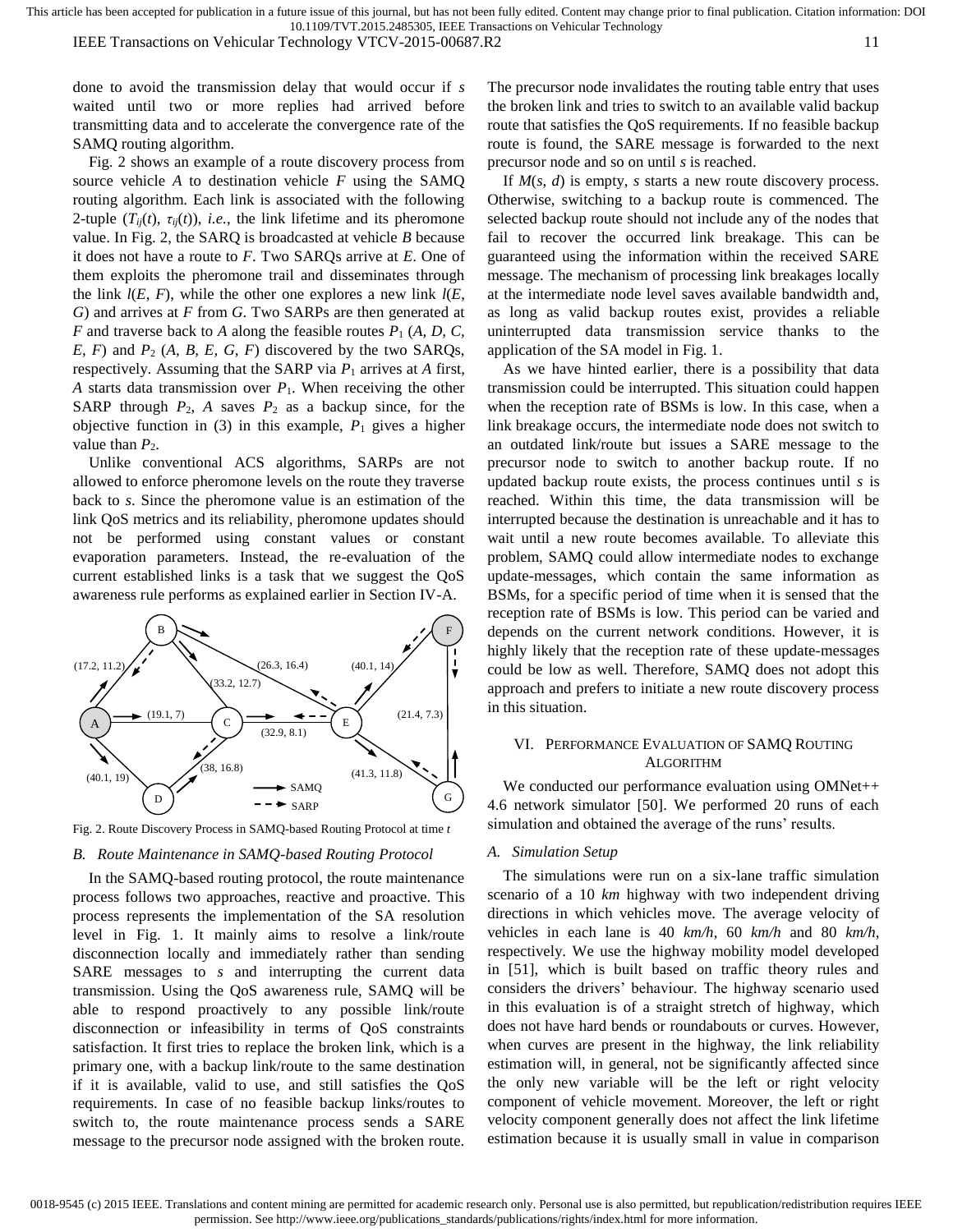IEEE Transactions on Vehicular Technology VTCV-2015-00687.R2 12

to the forward or backward velocity component and communication range.

The source/destination pairs of vehicles are randomly selected for each simulation run where we assume that each destination is reachable through a multi-hop routing from the source. However, when the traffic density is extremely low and no communications links are available, *i.e.*, the destination is not directly reachable via multi-hop routing, the SAMQ routing algorithm can be extended to use a store-carry-forward mechanism if the application can tolerate the delay constraint to some extent, *i.e.*,  $\Psi_i > 1$  for the delay constraint in (4). Usually, knowledge of the destination location is required to use a store-carry-forward mechanism efficiently. In this case, the pheromone deposit rule in (6) can be extended to give higher pheromone values to links/routes that go through vehicles that are expected to reach the destination vehicle quickly based on its current location, velocity, and direction. In addition, parameter  $U_0$  will be given a high value in the state transition rule to ensure quick data delivery to the destination by exploiting the communication links that have high pheromone values, which now reflects that these links/routes could lead to the destination vehicle quickly. It can be noted that the SAMQ routing algorithm can adapt to this situation thanks to the flexible design of its ACS rules that can incorporate more parameters. The assistant of road infrastructure, *e.g.*, RSU, might be needed to acquire the location information of the destination node. Extending the SAMQ routing algorithm for vehicular delay-tolerant networks needs more investigation and is left for our future work.

The MAR-DYMO [39], VACO [40], and SAMQ routing algorithms were evaluated in the simulations. Although VACO routing protocol is proposed for urban environments, it fits the purpose of our performance evaluation in a highway scenario. The reason is that VACO follows a reactive approach to setup a route by forwarding several ants toward the destination and a proactive approach to update the quality of the established routes by periodically estimating the quality of road segments using the on-going data flow. These bring VACO some features related to our SAMQ routing algorithm, so the performance comparison between them can clearly demonstrate which algorithm is more effective in the highway scenario. Fig. 3 illustrates the simulation scenario.



Fig. 3. Simulation Scenario

The following performance metrics are considered in the simulations.

 Average packet delivery ratio (PDR): represents the average ratio of the number of successfully received data packets at *d* to the number of data packets sent.

- Routing control overhead: expresses the ratio of the total number of routing control messages generated including SARQs, SARPs, SAREs, and SANAs to the total number of data messages sent. BSMs are not counted in this metric.
- Average transmission delay: represents the time needed to perform the route discovery process and compute the first feasible route that satisfies the QoS constraints, *i.e.*, the time interval between sending a routing request from *s* and receiving the first routing reply from *d*.
- Average dropped data packets ratio: shows the average ratio of the number of dropped data packets to the number of successfully received data packets. Data packets are dropped at *d* because they violate the defined end-to-end delay constraint. This metric demonstrates how effectively each concerned routing algorithm identifies a feasible route. Ideally, the routing algorithm should provide routes that have zero dropped data packets ratio.

The simulation parameters are summarised in Table II.

TABLE II – SUMMARY OF THE SIMULATION PARAMETERS

| Simulation Area            | $1 km \times 10 km$                                                     |
|----------------------------|-------------------------------------------------------------------------|
| <b>Mobility Model</b>      | Highway                                                                 |
| <b>Communication Range</b> | 450m                                                                    |
| <b>MAC</b> Layer           | IEEE 802.11p                                                            |
| Vehicles' velocities       | Normally distributed                                                    |
| Vehicles' distances        | <b>Exponentially distributed</b>                                        |
| Number of runs             | 20                                                                      |
| Simulation duration        | 300 seconds                                                             |
| SAMO parameters            | $U_0 = 0.6$ , $\alpha = 0.45$ , $\beta = 0.55$ , $\tau_0 = 5$ , $N = 5$ |

#### *B. Simulation Settings*

A 10 *MB* video file is generated to be streamed from three video stream servers, senders, along the road to many video stream clients, receivers, which request this file. The number of clients is chosen randomly between five to ten clients for each simulation run. Both servers and clients are vehicles moving on the highway but not necessarily in the same direction. The transmission data rate is 0.5 *Mbps*, which is the recommended data rate at which to watch a YouTube video [52]. Such a video transmission could take place when a customer requests to download a video file from a mobile Internet gateway or when a video clip about an incident is streamed to police vehicles in the area to enable assessment of the situation before approaching the incident. The QoS constraints are  $L_1 = 300$  *ms* for end-to-end delay and  $L_2 = 10$ hops while the tolerance factors are  $\Psi_1 = 0.5$  and  $\Psi_2 = 0.6$ . The application sets the weighting factors  $O_1 = 0.6$  and  $O_2 = 0.8$ for the video data transmission. Finally, since route reliability is an essential requirement for video transmission, we set  $a =$ 0.65 and  $b = 0.35$  in (6) for the pheromone value estimation. The following simulations are performed.

Simulation  $A - We change the number of vehicles on the$ highway from 25 to 200 vehicles. The average velocity of vehicles for each lane is 40 *km/h*, 60 *km/h* and 80 *km/h*, respectively.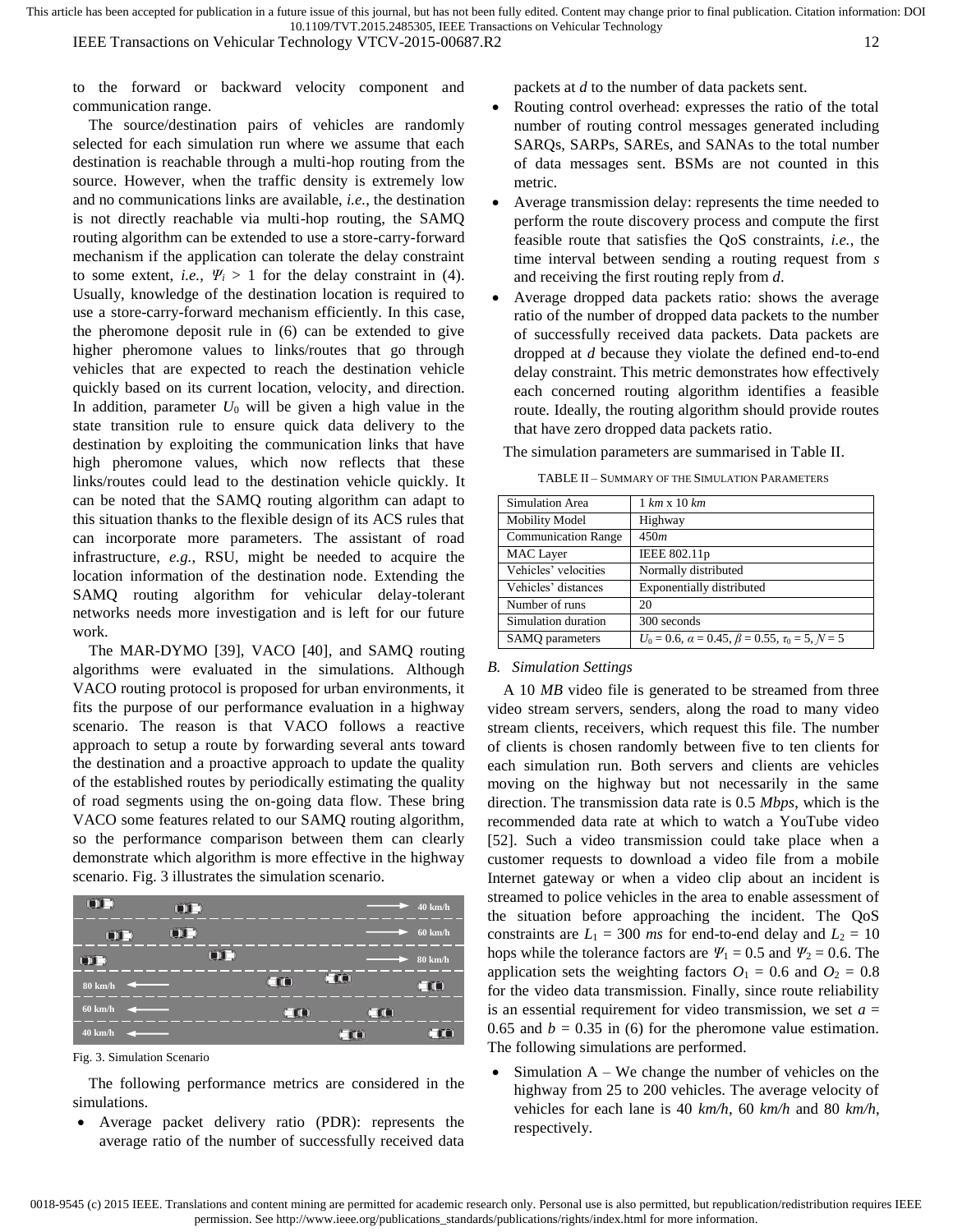IEEE Transactions on Vehicular Technology VTCV-2015-00687.R2 13

Simulation  $B - We change the average velocity of the$ vehicles in the third lane only from 60 to 130 *km/h*. The number of vehicles on the highway is 120 vehicles.

#### *C. Simulation Results*

#### *1) Simulation A – Effects of Network Density*

Fig. 4 depicts the simulation results for the routing algorithms examined in this simulation. Generally, higher network density contributes to a better PDR of the routing algorithms because more vehicles imply more potential links, so there are more options from which to compute feasible routes to the destination. Besides that, higher network density improves the connection duration in the opposite direction for vehicles, which helps to increase the PDR as well.



Fig. 4. Simulation A – Packet Deliver Ratio

It can be observed in Fig. 4 that the PDR of the SAMQ routing algorithm is higher than those of VACO and MAR-DYMO over different densities for video data transmission. The video stream application requires a large data packet size, set to 6250 *bytes* in this simulation to accommodate the high data transmission rate. Moreover, video data transmission requires the routing algorithm to maintain the most reliable routes in the network. When the network density increases, the established routes may become longer and consequently less reliable. If one of the data packet's fragments is not delivered, the entire data packet is dropped. It can be seen from the high PDR achieved by SAMQ in Fig. 4 that it avoids this scenario through its dynamic pheromone based evaluation and applying the SA model in Fig. 1 to stay aware of the quality of the established routes. Applying the SA model in Fig. 1 allows SAMQ to build a network of reliable QoS links/routes among the communicating vehicles. In this way, different communicating vehicles, *i.e.*, sender/receiver pairs, can benefit from the already established links/routes to forward their data.

Fig. 5 depicts the routing control overhead ratio generated by each routing algorithm examined in this simulation. It is anticipated that the routing control overhead would increase when the network density increases because more nodes are available for routing requests to traverse. The SAMQ routing algorithm maintains the least routing control overhead in comparison to VACO and MAR-DYMO.

As mentioned before, SAMQ allows nodes to broadcast SARQs only to nodes a single-hop away. Each single-hop away neighbour that receives this SARQ does not necessarily rebroadcast it unless there is no link/route to the destination node. This method of disseminating routing requests complies with the strategy of distributing routing decisions among intermediate nodes rather than at the source node. Therefore, unlike MAR-DYMO and VACO, the probability of broadcasting routing requests is thus kept down. Besides that, SAMQ utilises the selected route as long as it is still feasible using the QoS awareness rule, and deals with link/route breakages locally with no need to transmit SARE messages or initiate a new routing discovery process. These enable SAMQ to achieve the least routing control overhead as shown in Fig. 5, resulting in more bandwidth for data packets transmission and hence the higher PDR shown in Fig. 4.



Fig. 5. Simulation A – Routing Control Overhead



Fig. 6. Simulation A – Transmission Delay

Fig. 6 shows the average transmission delay for each of the examined routing algorithms. This figure shows how fast each routing algorithm can converge and starts data transmission. In general, higher network densities contribute to higher transmission delays since the routes between the communicating vehicles might be longer, depending on their locations. SAMQ has the advantage of lower transmission delays because it does not wait to find the global optimal route but starts data transmission once a feasible route becomes available. If a better route in terms of its QoS metrics and reliability emerges, SAMQ switches to use this route. The SAMQ routing algorithm's awareness of the current network situation and response to link/route breakages at or near the breakage point has a noticeable impact on decreasing the rate of initiating new route discovery processes and therefore, decreasing the transmission delays. Besides, the computed feasible links/routes at intermediate nodes can be utilised by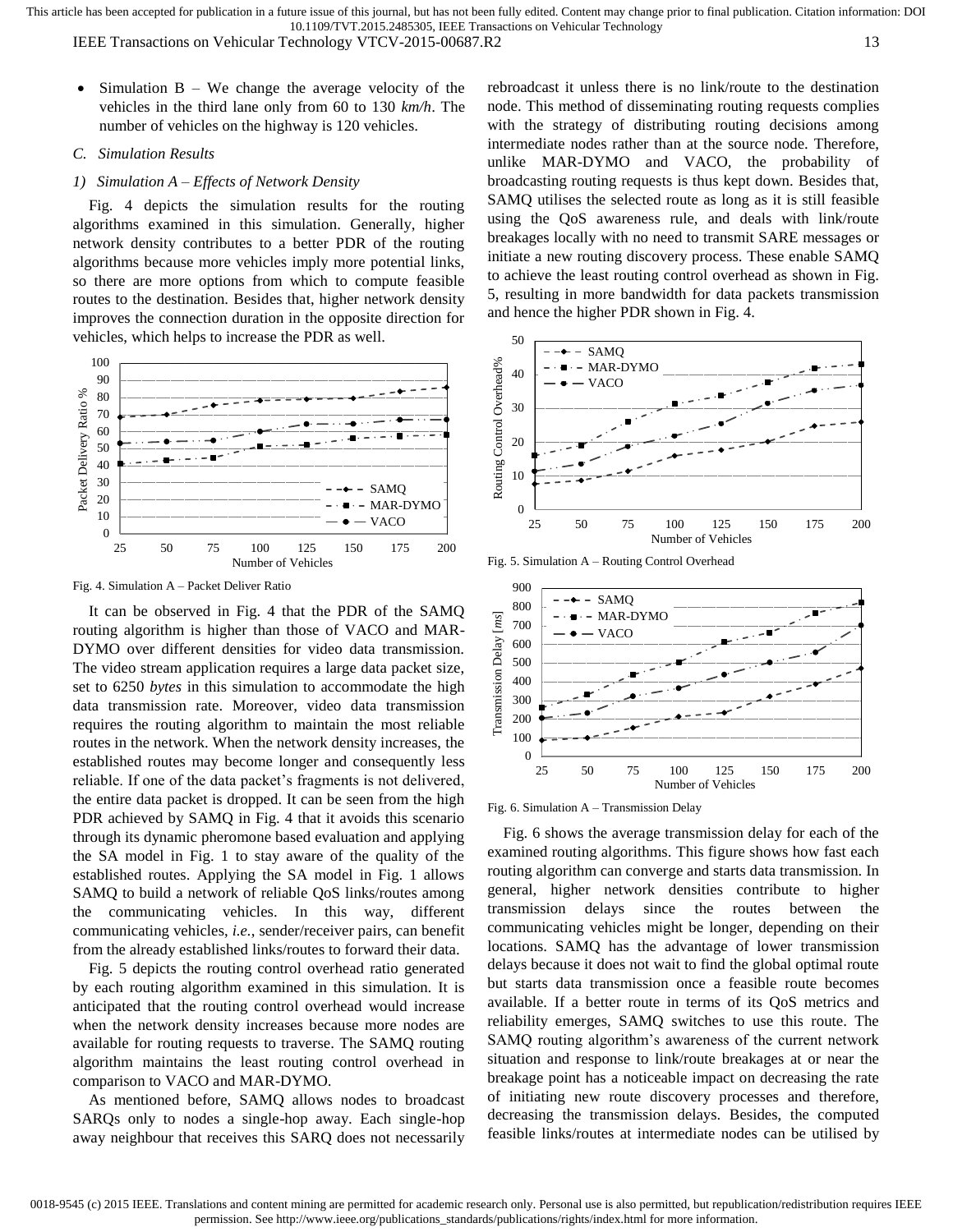IEEE Transactions on Vehicular Technology VTCV-2015-00687.R2 14

different source/destination pairs to decrease the time needed to perform the route discovery process and quickly start data transmission.

Finally, Fig. 7 clearly shows the advantage of SAMQ in avoiding dropped data packets in comparison to MAR-DYMO and VACO. To avoid higher rates of dropped data packets at the destination node, the selected feasible route should be able to deliver data packets according to their QoS requirements. The performance of SAMQ in this figure shows the efficiency of its ACS rules in identifying feasible routes that satisfy the defined QoS requirements. Besides dropping data packets when the defined delay constraint is violated, losing one of a data packet's fragments results in the entire data packet being dropped. Thus, it is essential to ensure all fragments are delivered within the QoS constraints, and SAMQ does this best among the simulated algorithms.



Fig. 7. Simulation A – Dropped Data Packets

### *2) Simulation B – Effects of Dynamic Changes in Network Topology*

The aim of this simulation is to investigate the impact of increased dynamics of the vehicular network on the routing algorithm performance, when higher velocities are introduced.



Fig. 8. Simulation B – Packet Delivery Ratio

It can be seen in Fig. 8 that the average PDR reduces noticeably for all routing algorithms when the average velocity in the third lane starts to exceed 80 *km/h*. This reduction comes from the fact that the network topology becomes more dynamic and thus links/routes are more vulnerable to disconnection. In this particular case, it is important to build reliable multipath QoS routes among the communicating vehicles and respond immediately to possible disruptions. The SAMQ routing algorithm achieves this objective by utilising the SA resolution level in Fig. 1 to deal with link/route vulnerabilities immediately and proactively, if possible. This is why SAMQ achieves higher PDRs than VACO and MAR-DYMO with the increasing velocity of vehicles.



Fig. 9. Simulation B – Routing Control Overhead

In Fig. 9, it can be observed that all the routing algorithms are affected by the dynamic changes in the network topology. However, SAMQ maintains the least routing control overhead among the examined routing algorithms in this figure. Higher vehicular velocities increase the dynamics of the network topology and increase the probability of disconnection of established links/routes. Therefore, it is essential for a routing algorithm to be prepared to respond to such dynamic changes in the network and choose the most reliable routes between the communicating vehicles. Moreover, countermeasures should be prepared to respond as soon as possible to disconnections without soliciting the source node to issue a new route discovery process that consequently increases the routing overhead. The employment of the SA levels shown in Fig. 1 helps SAMQ endure these challenges and maintain a reasonable routing control overhead.



Fig.10. Simulation B – Transmission Delay

In Fig. 10, it is confirmed that SAMQ is faster in computing feasible routes than VACO and MAR-DYMO. In this simulation, it becomes of great importance to start data transmission as soon as the first feasible route is computed. As other routing algorithms wait until they have established the global optimal route, the possibility of this route becoming quickly infeasible increases, especially when the network dynamics increases. Therefore, SAMQ excels in this situation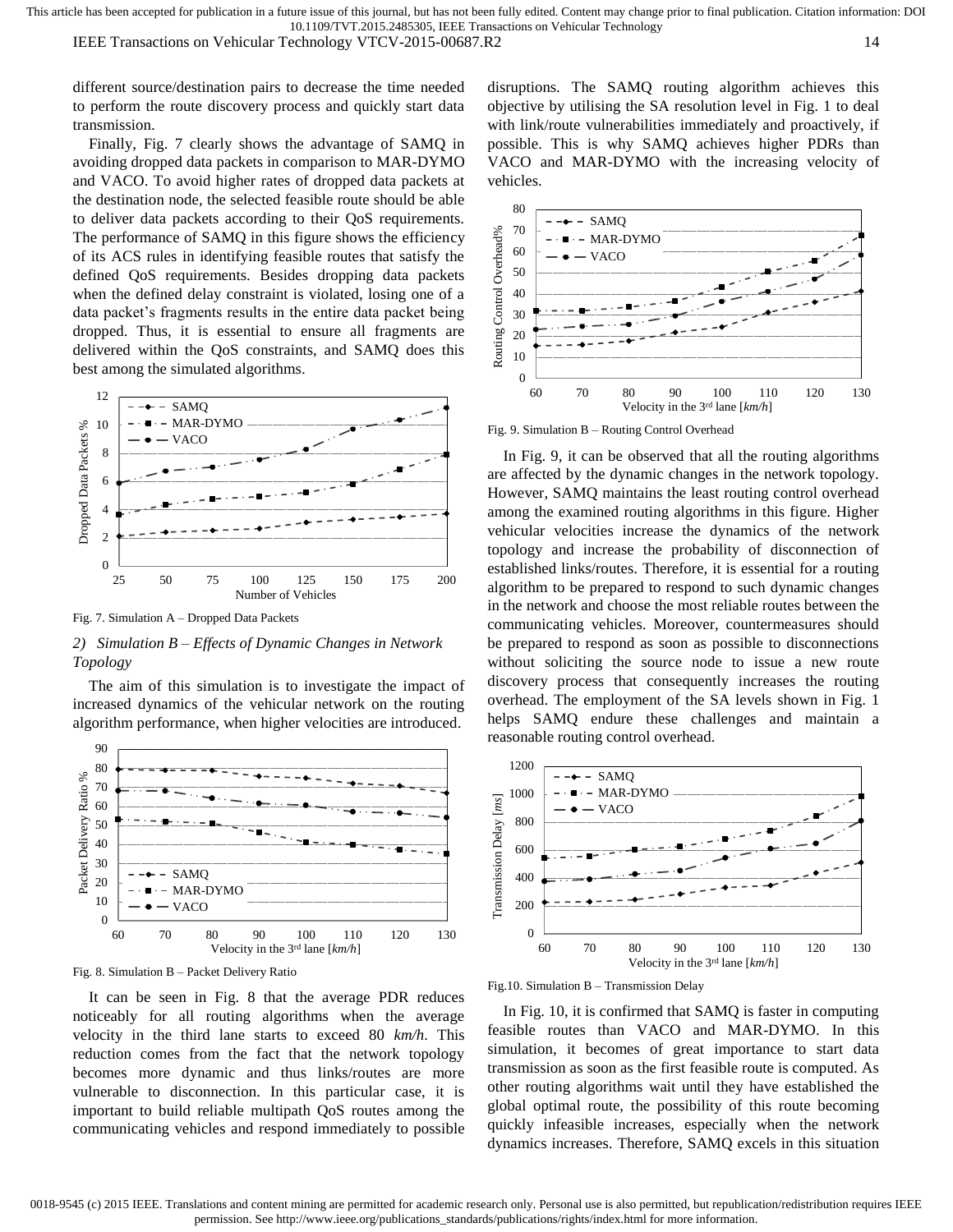IEEE Transactions on Vehicular Technology VTCV-2015-00687.R2 15

with the shortest transmission delay shown in Fig. 10 and accomplishes the best performance evidenced by the packet delivery ratios in Fig. 8. Moreover, different senders benefit from the established QoS links/routes and implement data forwarding faster. This is possible since SAMQ stays aware of the status of the vehicular network and updates the established links/routes accordingly.

Finally, Fig. 11 shows the average ratio of dropped data packets for each routing algorithm examined in this simulation. It can be noticed that SAMQ has the lowest average number of dropped data packets. The route discovery process in SAMQ considers the dynamics of the network topology by forwarding ants toward routes that are expected to have longer lifetimes as explained in the state transition rule in (7) and (8). Therefore, the established links/routes will be more reliable and expected to deliver data packets on time according to the QoS constraints. This feature of SAMQ, supported by the highest PDR shown in Fig. 8, gives SAMQ the lowest dropped data packets ratio in Fig. 11.



Fig.11. Simulation B – Dropped Data Packets

#### VII. CONCLUSION

In this paper, we investigated the multi-constrained QoS routing problem in VANETs. More specifically, we proposed the new SAMQ routing algorithm for VANETs based on the ACS algorithm mechanisms. SAMQ aims to select the best route over multiple computed feasible routes between the communicating vehicles subject to multiple QoS constraints, if such a route exists. Moreover, SAMQ benefits from a novel SA model that provides a framework for improving QoS routing reliability in VANETs. SAMQ stays aware of the current vehicular network situation and responds locally and proactively to link/route disconnections, whenever it is possible. The performance of the SAMQ routing algorithm is evaluated through extensive simulations of video data transmission on a highway and comparison of its performance with that of the VACO and MAR-DYMO routing algorithms. SAMQ shows promising results in terms of achieving a higher packet delivery ratio and, consequently, guaranteeing more reliable routing of data packets. It has been evident that utilising both the SA concept and ACS mechanisms in QoS routing algorithms for VANETs is very promising to achieve a continuous and stable data transmission.

#### **REFERENCES**

- [1] R. Yu, Y. Zhang, S. Gjessing, W. Xia and K. Yang, "Toward cloudbased vehicular networks with efficient resource management," *IEEE Network Magazine*, vol. 27, no. 5, pp. 48–54, Sept/Oct 2013.
- [2] K. Yang, S. Ou, H. Chen, and J. He, "A multihop peer-communication protocol with fairness guarantee for IEEE 802.16-based vehicular networks," *IEEE Trans. Vehicular Technology*, vol. 56, no. 6, pp. 3358– 3370, Nov 2007.
- [3] A. Vinel, "Performance aspects of vehicular ad-hoc networks: Current research and possible trends". Presented at the GI/ITG-Workshop MMBnet, Hamburg, Germany, Sept 2009.
- [4] F. Bai, H. Krishnan, V. Sadekar, G. Holland, and T. ElBatt, "Towards Characterizing and Classifying Communication-based Automotive Applications from a Wireless Networking Perspective," in *Proc. AutoNet*, San Francisco, CA, USA, 2006.
- [5] Z. Wang and J. Crowcroft, "Quality-of-Service Routing for Supporting Multimedia Applications," *IEEE Selected Areas in Communications*, vol. 14, no. 7, pp. 1228-1234, Sept 1996.
- [6] D.S. Reeves and H.F. Salama, "Distributed Algorithm for Delay-Constrained Unicast Routing," *IEEE/ACM Trans. Networking*, vol. 8, no. 2, pp. 239-250, Apr 2000.
- [7] M. Curado and E. Monteiro, "A Survey of QoS Routing Algorithms," in *Proc. ICIT*, Istanbul, Turkey, 2004, pp. 43-46.
- [8] Y. Bejerano, Y. Breitbart, A. Orda, R. Rastogi, and A. Sprintson, "Algorithms for Computing QoS Paths with Restoration," *IEEE/ACM Trans. Networking*, vol. 13, no. 3, pp. 648-661, June 2005.
- [9] B. Zhang, J. Hao, and H. Mouftah, "Bidirectional Multi-Constrained Routing Algorithms," *IEEE Trans. Computers*, vol. 63, no. 9, pp. 2174- 2186, Sept 2014.
- [10] F. Kuipers, P. Van Mieghem, T. Korkmaz, and M. Krunz, "An Overview of Constraint-Based Path Selection Algorithms for QoS Routing," *IEEE Communications Magazine*, vol. 40, no. 12, pp. 50-55, Dec 2000.
- [11] Q. Ma and P. Steenkiste, "Routing Traffic with Quality-of-Service Guarantees in Integrated Services Networks". Presented at the 8<sup>th</sup> Int. Workshop on Network and Operating Systems Support for Digital Audio and Video (NOSSDAV 98), Cambridge, England, 1998.
- [12] R. Hassin, "Approximation Schemes for the Restricted Shortest Path Problem," *Mathematics of Operations Research*, vol. 17, no. 1, pp. 36- 42, Feb 1992.
- [13] A. Juttner, B. Szviatovski, I. Mecs, and Z. Rajko, "Lagrange Relaxation Based Method for the QoS Routing Problem," in *Proc. INFOCOM*, Anchorage, AK, vol. 2, 2001, pp. 859-868.
- [14] P. Van Mieghem, H.D. Neve, and F.A. Kuipers, "Hop-by-Hop Quality of Service Routing," *Computer Networks*, vol. 37, no. 3-4, pp. 407- 423, Nov 2001.
- [15] P. Van Mieghem and F.A. Kuipers, "Concepts of Exact QoS Routing Algorithms," *IEEE/ACM Trans. Networking*, vol. 12, no. 5, pp. 851-864, Oct 2004.
- [16] H.D. Neve and P. Van Mieghem, "TAMCRA: A Tunable Accuracy Multiple Constraints Routing Algorithm," *Computer Communications*, vol. 23, no. 7, pp. 667-679, Mar 2000.
- [17] J.M. Jaffe, "Algorithms for Finding Paths with Multiple Constraints," *Networks*, vol. 14, no. 1, pp. 95-116, 1984.
- [18] T. Korkmaz and M. Krunz, "Multi-Constrained Optimal Path Selection," in *Proc. INFOCOM*, Anchorage, AK, vol. 2, 2001, pp. 834-843.
- [19] L. Rosati, M. Berioli, and G. Reali, "On Ant Routing Algorithms in Ad Hoc Networks with Critical Connectivity," *Ad Hoc Networks*, vol. 6, no. 6, pp. 827-859, Aug 2008.
- [20] M. Dorigo and G.D. Caro, "AntNet: Distributed Stigmergetic Control for Communications Networks," *Artificial Intelligence Research*, vol. 9, no. 1, pp. 317-365, Aug 1998.
- [21] C. Dominguez, M. Vidulich, E. Vogel, and G. McMillan, "Situation Awareness: Papers and annotated bibliography," Armstrong Laboratory, Human System Centre, 1994. [Online]. Available: http://www.dtic.mil/dtic/tr/fulltext/u2/a284752.pdf (Accessed: 04/01 2015).
- [22] C. Onwubiko and T. Owens, "Review of Situational Awareness for Computer Network Defence," in *Situational Awareness in Computer Network Defense: Principles, Methods and Applications*, IGI Global, 2012, pp. 1-9.
- [23] B. Mcguinness and L. Foy, "A Subjective Measure of SA: The Crew Awareness Rating Scale (CARS)," in *Proc. 1st Human Performance*,